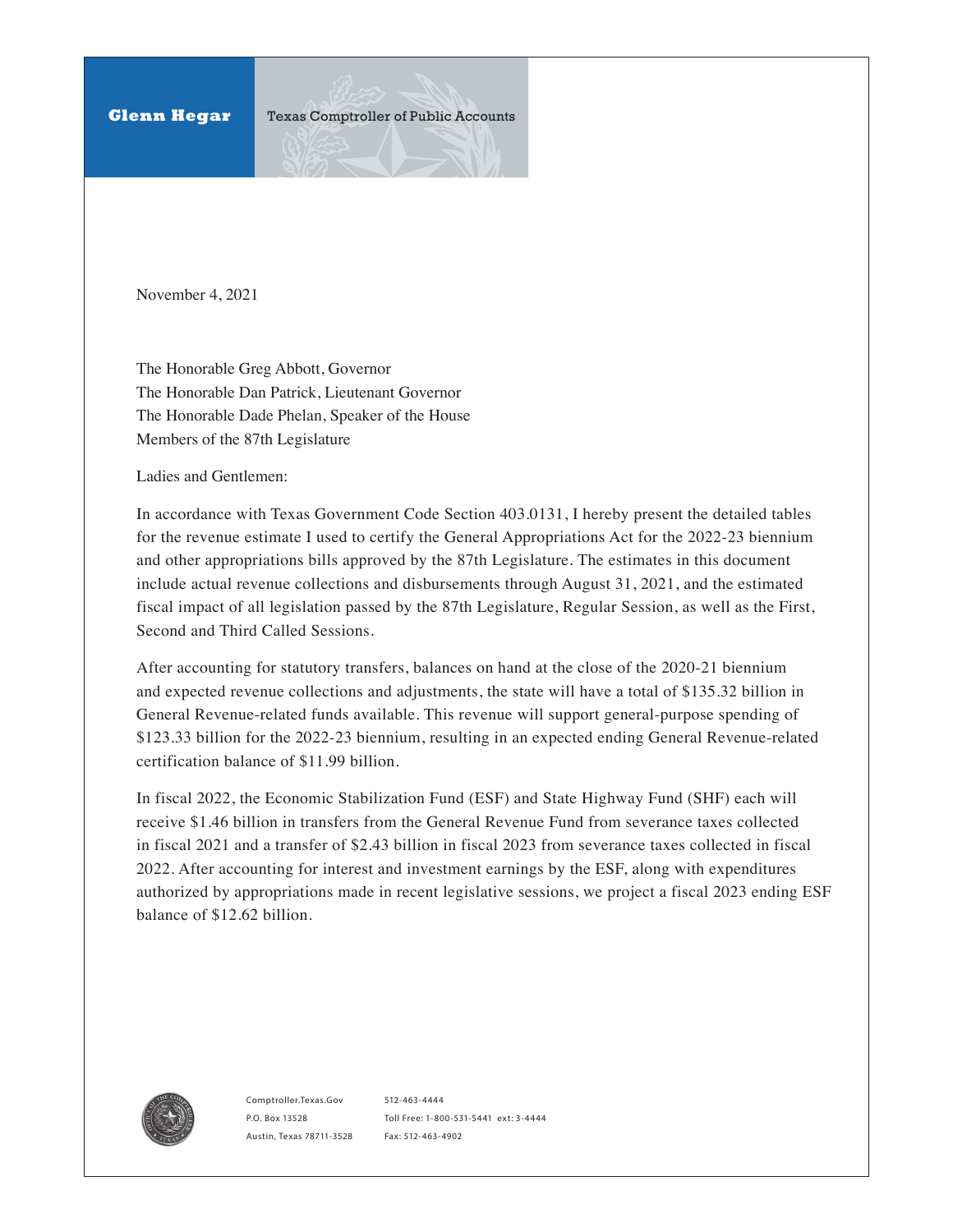November 4, 2021 Page 2

The Texas economy rebounded strongly from the deep but short recession caused by the onset of the COVID-19 pandemic, and we project continued expansion of the Texas economy in this biennium. Since April of this year, the Texas economy and state tax collections, particularly from sales taxes, have continued to outperform expectations. Though we remain optimistic, this is a conservative estimate. Risks impacting this estimate include continued global supply chain disruptions and bottlenecks affecting a range of products. Labor shortages and inflationary pressures could impact both business and consumer demand. Volatile energy prices and the potential spread of coronavirus variants also remain uncertainties for Texas' economic outlook.

I will continue to monitor the Texas economy and state revenues closely, and will keep you informed of any significant events as they arise.

Sincerely,

Dagar

Glenn Hegar

Enclosure

cc: Jerry McGinty, Legislative Budget Board

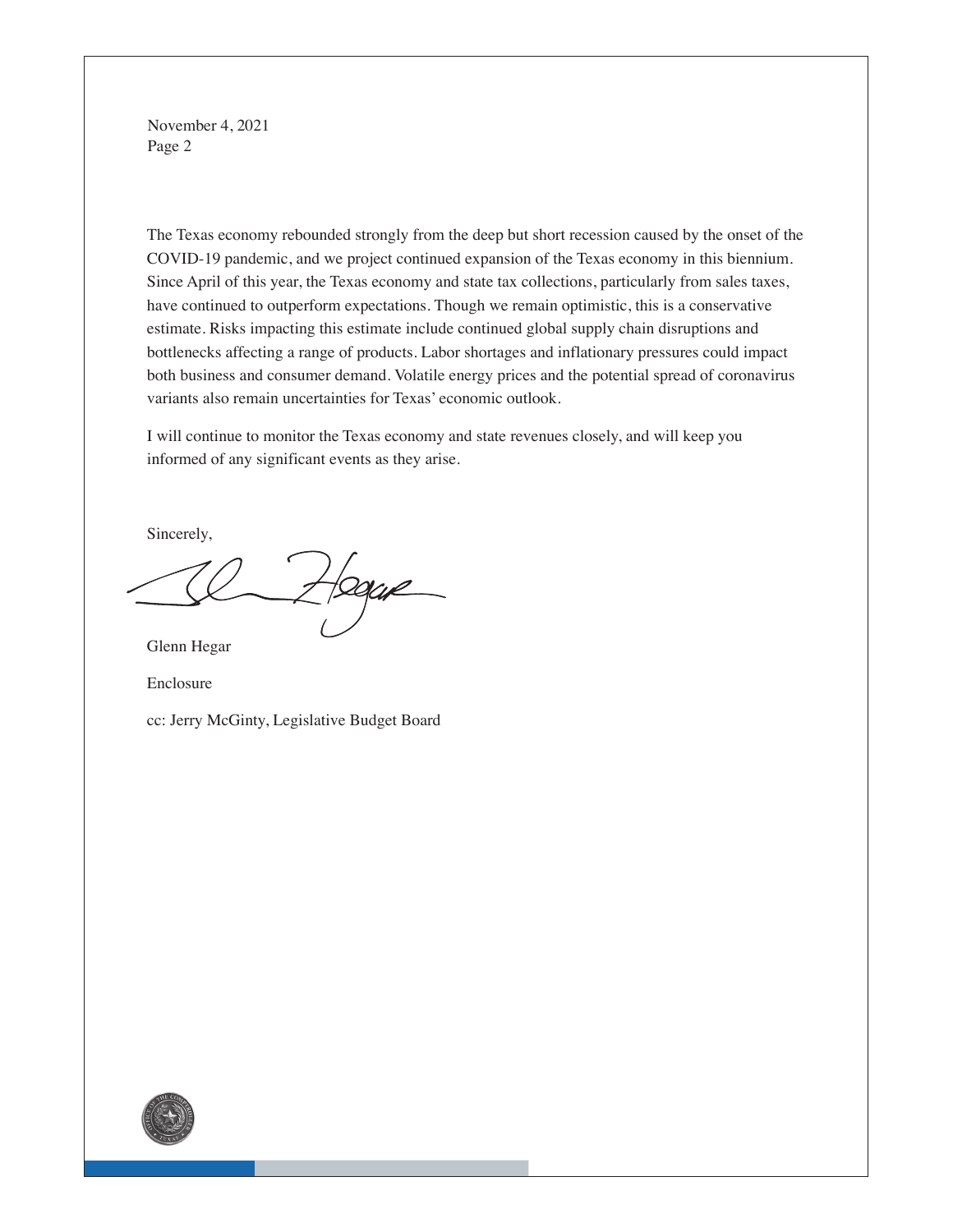he state of Texas will have an estimated<br>
\$135.32 billion available for general-pur-<br>
pose spending in the 2022-23 biennium,<br>
15.1 percent more than in 2020-21. This<br>
figure represents the sum of the 2020-21 ending balance \$135.32 billion available for general-purpose spending in the 2022-23 biennium, 15.1 percent more than in 2020-21. This and tax and non-tax revenue collections in 2022-23, less revenue set aside for transfers to the Economic Stabilization Fund (ESF) and State Highway Fund (SHF) and adjustments to General Revenue-dedicated account balances. In all, the state is expected to collect \$317.17 billion for all state funds in 2022-23.

The state's tax system is the main source of General Revenue-related (GR-R) funding. Tax collections in 2022-23 will generate \$117.2 billion, while non-tax revenue sources will produce an additional \$16.17 billion. Factoring in the estimated \$11.23 billion ending balance carried forward from 2020-21, these three sources will total \$144.61 billion. Against this amount, \$9.01 billion must be placed in reserve for future transfers to the ESF and SHF and \$276 million must be deducted for various adjustments to General Revenue-dedicated account balances (**Table 1**).

GR-R spending is expected to total \$123.33 billion in the 2022-23 biennium (**Table 2**). Subtracting this amount from the projected \$135.32 billion available for general-purpose spending leaves an estimated 2022-23 ending balance of \$11.99 billion (**Table 3**).

#### **Texas Economic Outlook**

The Texas economy added 681,000 nonfarm jobs from August 2020 to August 2021, an increase of 5.6 percent, to reach 12,760,300 at the end of fiscal 2021. Texas added more new jobs than any other state except

California over those 12 months. Private-sector employment rose by 6.8 percent, while government employment (federal, state and local) fell by 0.1 percent. The state's rate of job growth was the highest among the 10 most populous states and the fourth highest among all states. Employment growth is expected to be 3.7 percent in fiscal 2022 and 2.7 percent in 2023.

Texas real gross state product (GSP), after falling by 2.4 percent in fiscal 2020, grew by an estimated 4.1 percent in 2021, led by increases in the information, professional and business services, and manufacturing industries. Real GSP is expected to grow by 5.4 percent in 2022 and by another 3.4 percent in 2023.

Texas nominal (current dollar) GSP decreased by 3.5 percent in 2020, the largest year-over-year decline since 2009 (5.4 percent). However, as Texas exited the recession that resulted from the COVID-19 pandemic, nominal GSP grew by an estimated 7.9 percent in 2021, the fastest rate of growth since at least 1990. Note that changes in the prices of natural gas and, especially, oil can have significant effects on the growth rates of Texas nominal GSP. Removing the value of mining industry output, nominal GSP fell by 1.0 percent in 2020 and grew by an estimated 7.6 percent in 2021. Nominal GSP is expected to grow by 8.3 percent in 2022 and by 4.7 percent in 2023.

Texas personal income, buoyed by support from federal pandemic relief spending, increased by an estimated 6.5 percent in fiscal 2021 following 5.4 percent growth in 2020. Personal income is projected to grow by 1.9 percent in 2022 and 5.3 percent in 2023.

From a historically low 3.6 percent in 2019, the Texas unemployment rate increased to an average of 6.8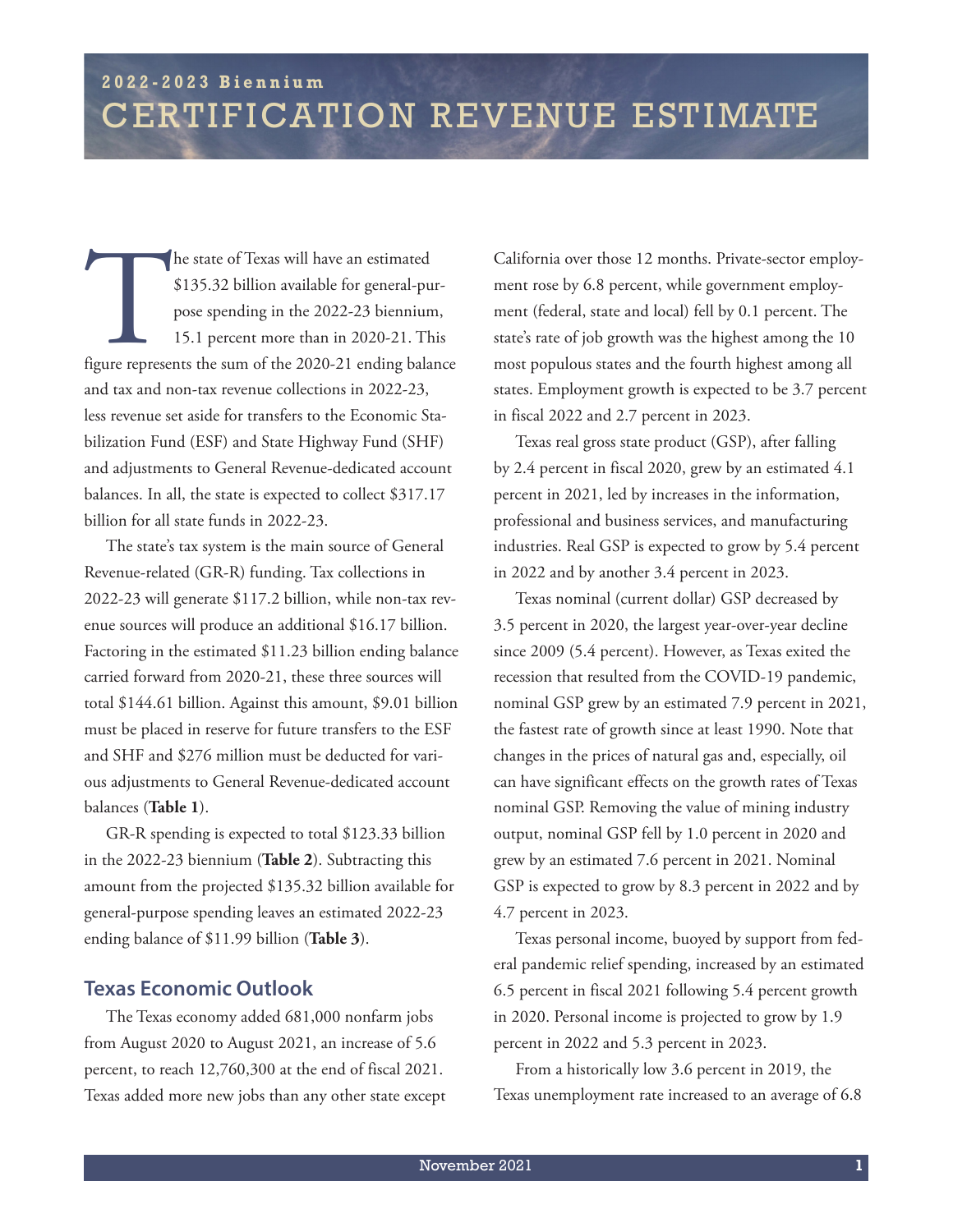percent in 2020. The rate fell somewhat in 2021 (to 6.6 percent). The unemployment rate is expected to fall further over the next two years, to an average of 4.5 percent in 2022 and to 3.6 percent in 2023.

In sum, after a short, but severe, recession induced by the COVID-19 pandemic, the Texas economy returned to growth in fiscal 2021. Growth is expected to continue in 2022 and 2023 at rates moderately higher than the average growth rate over the past 20 years (3.1 percent).

#### **The 2020-21 Ending Balance**

The ending GR-R certification balance for 2020-21 was \$11.23 billion, after setting aside \$2.91 billion for constitutionally required transfers to the ESF and SHF from fiscal 2021 oil and natural gas severance tax collections. The ending balance, in addition to estimated net revenue collections in the 2022-23 biennium, will be used to fund 2022-23 appropriations (**Table 3**).

#### **Transfers to the Economic Stabilization Fund and State Highway Fund**

The constitutionally required transfers of fiscal 2021 oil and natural gas production tax collections reserved for deposit to the ESF and SHF in fiscal 2022 will total \$2.91 billion, an amount that will be divided equally between the two funds. These transfer amounts have been deducted from revenues and balances available for the 2022-23 biennium.

In fiscal 2023, the two funds will receive equal shares from an estimated \$4.85 billion reserved from oil and natural gas production taxes collected in fiscal 2022. An estimated \$4.16 billion will be reserved from those tax collections in fiscal 2023 for transfers to the two funds in fiscal 2024, in the next biennium.

Beginning in fiscal 2018, the SHF also started to receive transfers of state sales tax revenue. Article VIII, Section 7-c (a) of the Texas Constitution provides that annual state sales tax revenue in excess of \$28 billion,

up to a maximum of \$2.5 billion, is dedicated for public roadways other than toll roads. In both fiscal 2022 and 2023, \$2.5 billion is expected to be transferred to the SHF.

Article VIII, Section 7-c (b) of the Texas Constitution directs that 35 percent of motor vehicle sales, rental and use tax revenue exceeding \$5 billion be transferred to the SHF, beginning in fiscal 2020. The threshold for such a transfer, however, was not met until fiscal 2021, with \$237 million being transferred that year. In fiscal 2022, the transfer from motor vehicle sales and use taxes is projected to be \$297 million, with a transfer of \$338 million expected in fiscal 2023.

After the fiscal 2023 transfers, and accounting for interest and other investment earnings, the total ESF balance — cash and the invested balance — is projected to reach \$12.62 billion at the end of the 2022-23 biennium, absent any additional appropriations from the fund. The constitutional limit on the ESF balance, \$20.26 billion during the 2022-23 biennium, will not be reached.

#### **Tax Revenue**

The state's tax system is the main source of GR-R funding. Tax collections in the 2022-23 biennium are expected to total \$117.2 billion, a 15.2 percent increase from 2020-21 collections of \$101.76 billion. In 2022- 23, tax collections are expected to be 87.9 percent of total net general revenues (**Table 1**).

Since 1988, state sales tax revenues have accounted for more than half of all state GR-R tax collections. In the 2022-23 biennium, sales tax collections, net of transfers to the SHF and the accounts of the Texas Parks and Wildlife Department and the Texas Historical Commission, are expected to be \$70.48 billion, accounting for 60.1 percent of all GR-R tax collections. The motor vehicle sales and rental taxes, at \$11.12 billion, and the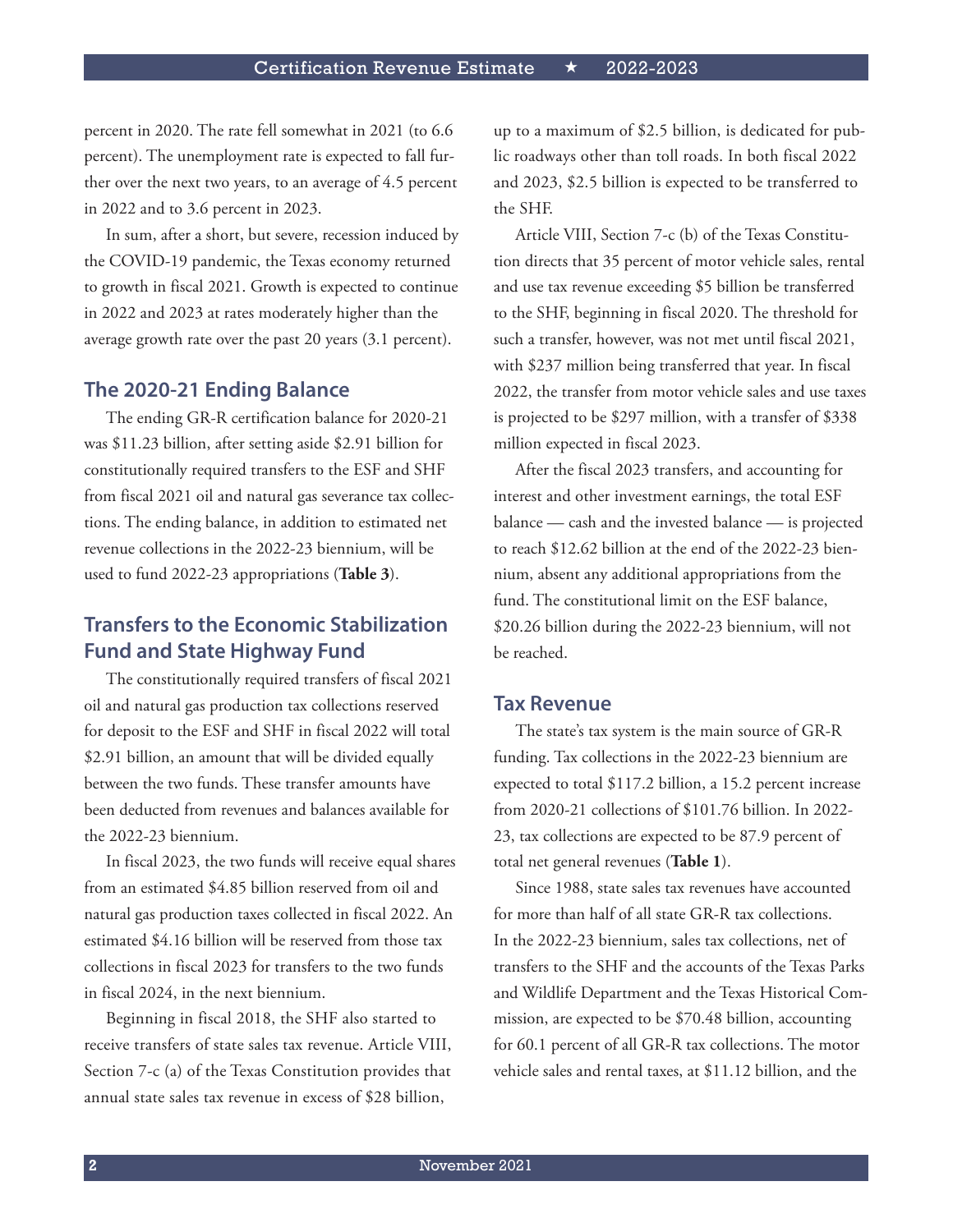oil production tax, at \$9.56 billion, are the next largest sources of GR-R revenue for 2022-23.

*Sales and Use Taxes:* GR-R collections from the state sales tax were \$63.05 billion in the 2020-21 biennium, an increase of 3.8 percent from 2018-19 collections of \$60.73 billion. The GR-R amount for 2020-21 is net of \$5 billion allocated to the SHF, as required by the Texas Constitution. On an All Funds basis, 2020-21 state sales tax collections were \$70.12 billion, growing only by 6.3 percent from the previous biennium as growth was slowed by effects of the COVID-19 pandemic.

All Funds sales tax revenue includes amounts deposited to the Tax Reduction and Excellence in Education Fund (TREE fund) collected from online marketplace providers, attributable to the requirement that they collect and remit tax as provided by House Bill 1525, 86th Legislature. Deposits to the TREE fund were \$1.83 billion in the 2020-21 biennium and are forecast to reach \$2.44 billion in 2022-23.

The outlook is for continuing annual growth in sales tax revenue in the 2022-23 biennium, as the economy expands absent pandemic-related restrictions while extraordinary pandemic-related federal income support is withdrawn. GR-R sales tax revenue is forecast to grow by 11.8 percent for the biennium, to \$70.48 billion. All Funds sales tax revenue is forecast to reach \$78.47 billion, 11.9 percent more than the 2020-21 biennium.

*Franchise Tax:* Franchise tax collections grew modestly in fiscal 2021, to \$4.53 billion at an annual rate of 2.5 percent. For the 2020-21 biennium, total franchise tax collections were \$8.95 billion, 13.2 percent above 2018-19 collections. The revenue outlook for the 2022-23 biennium is for moderate average annual growth of 4.7 percent. This will push biennial collections to an estimated \$9.67 billion, 8.1 percent above 2020-21 collections.

Franchise tax collections are allocated to GR and to the Property Tax Relief Fund (PTRF). The GR amount is based on the Comptroller's estimate of the amount of revenue that would have accrued if the tax as it existed in fiscal 2007 had remained in effect. Any collections in excess of the estimate for the old tax are credited to the PTRF and used to help fund the Foundation School Program. For the 2022-23 biennium, the estimated GR-R amount is \$6.77 billion and the estimated amount for the PTRF is \$2.9 billion.

*Motor Vehicle Sales and Rental Taxes:* The Texas motor vehicle sales and use tax (including sellerfinanced sales) applies to the retail sales of new and used motor vehicles at a rate of 6.25 percent of the sale's total consideration. Also included in this group of related taxes are the motor vehicle rental tax (10 percent of gross receipts on rentals of 30 days or less, or 6.25 percent of gross receipts on rentals of 31 to 180 days) and the manufactured housing sales and use tax (5 percent of 65 percent of the sales price of a new manufactured home). Together, the GR-R collections from this entire group of motor vehicle-related taxes are expected to reach \$11.12 billion in the 2022-23 biennium, an increase of 8.8 percent from 2020-21 collections of \$10.22 billion. Revenue collections from motor vehicle-related taxes are expected to continue to increase through the 2022-23 biennium, albeit at a slower pace than fiscal 2021, as post COVID-19 pentup demand dissipates and prices moderate.

The GR-R amount for 2020-21 is net of revenue allocated to the SHF as required by the Texas Constitution, which dedicates 35 percent of the portion of annual motor vehicle sales and rental tax revenue collections in excess of \$5 billion to the SHF. An estimated amount of \$635 million of motor vehicle-related sales and rental taxes will be deposited to the SHF during the 2022-23 biennium. An estimated additional \$61 million from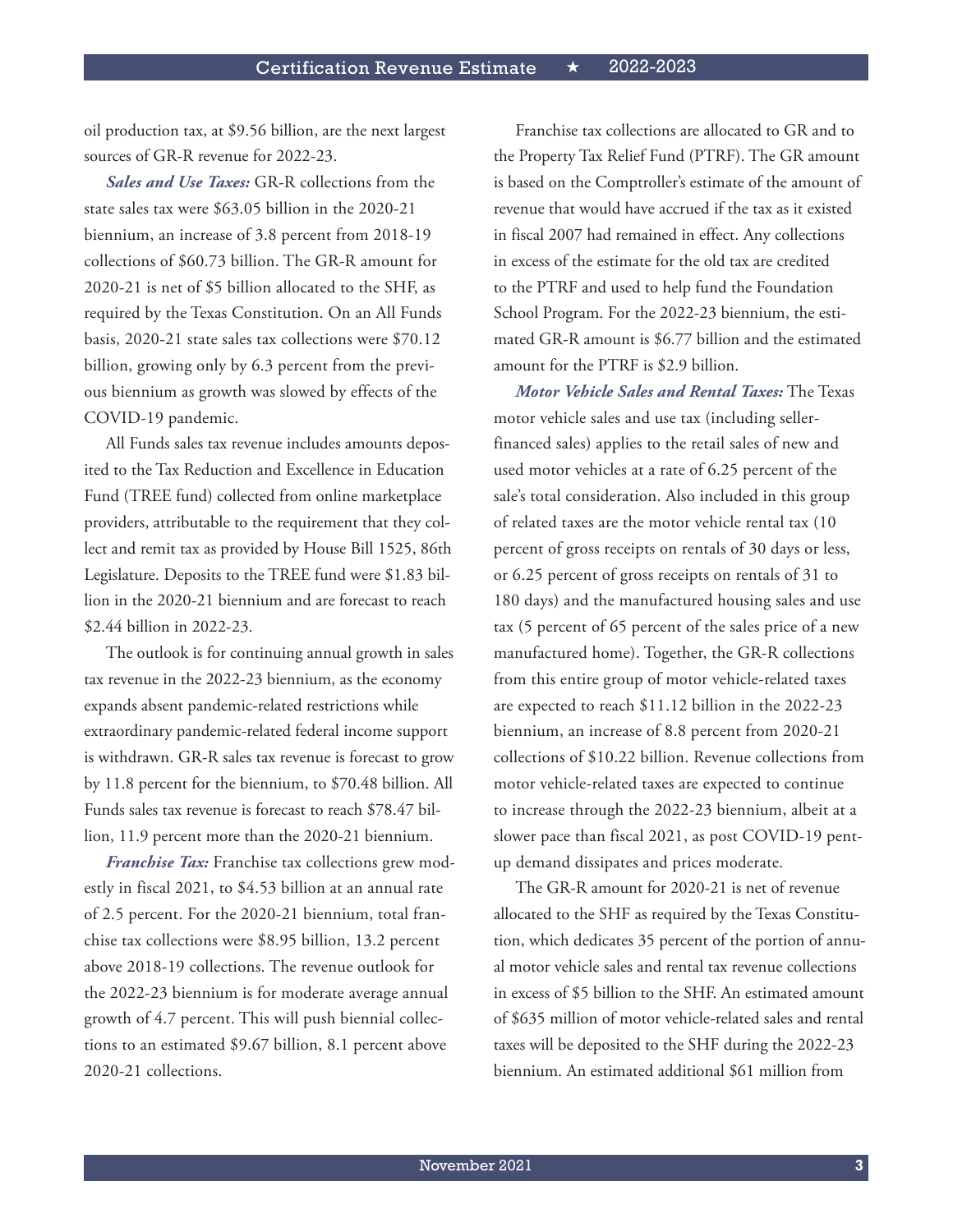2022-23 collections will be deposited outside of GR-R to the PTRF.

*Oil and Natural Gas Production Taxes:* The taxes in this group consist of the oil production tax, levied at 4.6 percent of market value, and the natural gas production tax, levied at 7.5 percent of market value. Condensate from natural gas production is taxed at the oil tax rate, with the resulting tax receipts included in natural gas tax revenues. The fiscal 2020 average NYMEX market price was \$45.46 per barrel, 23.7 percent less than the 2019 average of \$59.62, as demand collapsed and working storage was tight in the midst of the COVID-19 pandemic lockdown. Prices rebounded in 2021 to an average of \$54.49, an increase of 19.9 percent. Consequently, oil tax collections decreased to \$3.23 billion in fiscal 2020, 16.9 percent less than collections of \$3.89 billion in fiscal 2019, before rebounding to \$3.45 billion in fiscal 2021. In fiscal 2022 and 2023, Texas oil production is expected to increase slightly, and market prices are expected to average \$75 in 2022 and \$70 in 2023. With higher average prices than the previous biennium, oil tax collections are expected to increase, generating \$9.56 billion in the 2022-23 biennium, 43.1 percent more than the \$6.68 billion collected in 2020-21.

Natural gas production in Texas hit peak levels in 2015, modestly declined in 2016 and has grown considerably in the last three years to surpass the 2015 peak. Production is expected to continue near current levels in 2022 and 2023 due to the influx of casinghead gas from oil production in the Permian Basin and the Eagle Ford regions.

The market price for natural gas averaged \$2.65 per million BTUs in fiscal 2021, 26.8 percent above the \$2.09 average in 2020. Prices dipped through fiscal 2020; however, they reversed course starting in the winter of fiscal 2021 due to concerns about low inventory levels. The February freeze also caused a price spike with NYMEX prices exceeding \$3.00. Prices continued to climb through the end of the 2021 fiscal year. Prices are expected to average \$4.30 in 2022 and \$3.30 in 2023. Natural gas tax collections in the 2022-23 biennium are expected to be \$4.72 billion, 89.2 percent above 2020- 21 collections of \$2.49 billion.

*Insurance Taxes:* As a result of decreased economic activity related to the COVID-19 pandemic, fiscal 2021 GR-R insurance tax collections were 1.5 percent less than 2020 collections, the first year-over-year decrease since 2009. Revenue is expected to increase in 2022 and is projected to be \$5.98 billion in the 2022-23 biennium, up 9.9 percent from the \$5.44 billion collected in 2020-21. The tax base is expected to display modest growth throughout the biennium as a result of increases in population, property values and the volume of real estate sales. In recent years, the expansion of Medicaid managed care (which is subject to insurance premium and maintenance taxes, while Medicaid on a fee-forservice basis is not) has led to significant year-over-year growth in insurance tax collections, averaging 8.2 percent from fiscal 2012 through 2020. That expansion, however, is largely complete, and future growth in insurance tax collections is not expected to differ significantly from the rate of growth of the Texas economy.

*Tobacco and Alcoholic Beverages Taxes:* Collections to all funds in the 2022-23 biennium from the taxes on cigarettes (at a tax rate of \$1.41 per pack), cigars (from 1 cent per 10 cigars to \$15 per 1,000 cigars) and other tobacco products (\$1.22 per ounce for snuff, chewing tobacco, roll-your-own tobacco and pipe tobacco) are expected to decline by 4.1 percent to \$2.59 billion from 2020-21 collections of \$2.7 billion, a trend that is consistent with recent fiscal periods. From 2022-23 collections, \$1.13 billion is expected to be deposited to GR and \$1.46 billion to the PTRF.

Texas levies six alcoholic beverage taxes: the mixed beverage gross receipts tax (6.7 percent of the vendor's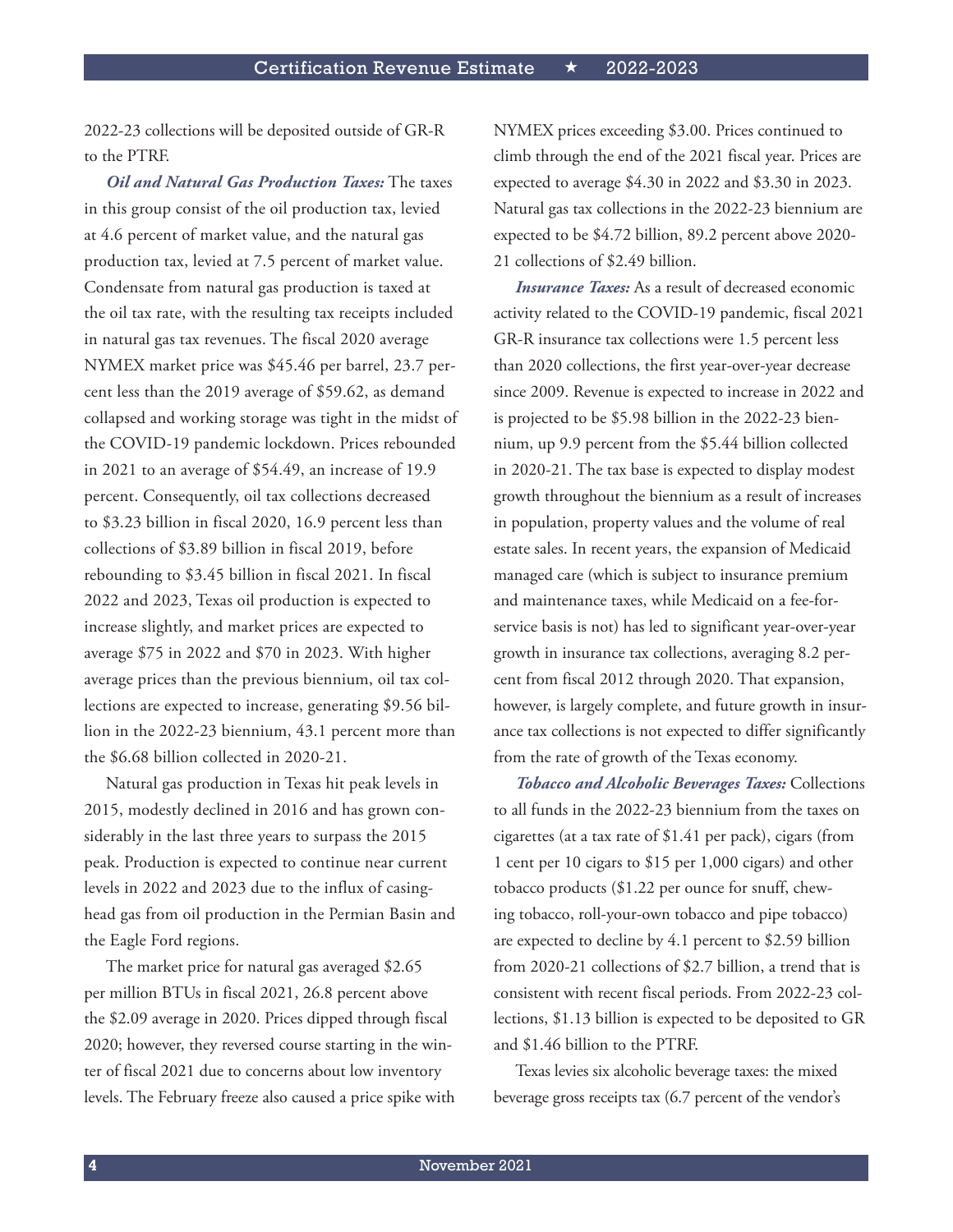gross receipts); the mixed beverage sales tax (8.25 percent of the consumer's payment); and excise taxes on liquor (\$2.40 per gallon), beer (\$6 per barrel or 19.4 cents per gallon), wine (from 20.4 to 51.6 cents per gallon) and ale (19.8 cents per gallon). Effective Sept. 1, 2021, the beer tax was renamed malt beverage tax, and the malt liquor tax was repealed and replaced with malt beverage tax, which includes malt liquor, ale and beer. Alcoholic beverage tax collections are deposited to GR. During fiscal 2020, mixed beverage taxes were significantly impacted by forced bar and restaurant closures due to the COVID-19 pandemic and saw some of the biggest declines on record. These taxes experienced a steady increase throughout fiscal 2021, finishing on a relatively strong upward trend. Wine, liquor and beer tax collections rose throughout the pandemic, surpassing pre-pandemic levels. After falling by 10.5 percent to \$2.38 billion in the 2020-21 biennium, alcoholic beverages taxes are expected to grow by 32.4 percent in 2022-23, to \$3.15 billion.

*Motor Fuel Taxes:* Taxes on motor fuels are levied at a rate of 20 cents per gallon for gasoline and diesel fuel, and at a rate of 15 cents per gallon on liquefied and compressed natural gas. Approximately 75 percent of collections from these taxes are deposited to the SHF, with the remaining 25 percent deposited to GR-R funds. GR-R collections from these taxes are estimated to be \$2 billion in the 2022-23 biennium, an increase of 3.6 percent from 2020-21 collections of \$1.93 billion. GR-R collections in 2020-21 were 3.1 percent lower than collections in the 2018-19 biennium. This was the result of reductions in motor fuel revenues brought about by COVID-19-related shutdowns and curtailment of travel in 2020. The growth in 2022-23 GR-R collections is attributed to continued population growth and a recovering economy.

*Hotel Occupancy Tax:* The hotel occupancy tax is imposed on a person who pays for a hotel, motel or a similar facility at a state tax rate of 6 percent of the price paid for the room. Local taxing authorities are authorized to impose an additional hotel tax that is collected at the local level and is used for local governmental purposes. COVID-19 caused deep declines in fiscal 2020 collections. Fiscal 2021 was a year of slight recovery in hotel tax collections, reaching \$488 million, an increase of 3.6 percent from the 2020 level of \$471 million. For the 2020-21 biennium, collections were \$959 million (22.5 percent below 2018-19) – a direct result of travel restrictions. While this estimate assumes higher rates of travel than during the worst of the pandemic, it also assumes fewer high frequency business travelers than prior to the pandemic. In 2022-23, collections are expected to reach \$1.07 billion, an 11.2 percent increase from 2020-21.

*Utility Taxes:* The utility taxes group has three separate taxes: the gas, electric and water utility tax, which accounts for about 80 percent of the group's tax collections; the public utility gross receipts assessment; and the gas utility pipeline tax. Collections from the utility taxes are deposited to GR, and in the 2020-21 biennium, total collections were \$1.02 billion, an increase of 10.1 percent from 2018-19. Much of this increase is attributable to higher natural gas and electricity prices during the February 2021 winter storm; the COVID-19 pandemic had only a minor negative impact on collections. In the 2022-23 biennium, revenue collections are expected to normalize, resulting in a decrease of 3 percent from the 2020-21 biennium, to \$987 million.

*Other Taxes:* This category includes the taxes on oil well services, coin-operated amusement machines, cement and combative sports admissions, as well as tax refunds to employers of certain welfare recipients. Total GR-R collections for the category are estimated to be \$243 million in the 2022-23 biennium, 5 percent higher than 2020-21 collections of \$231 million.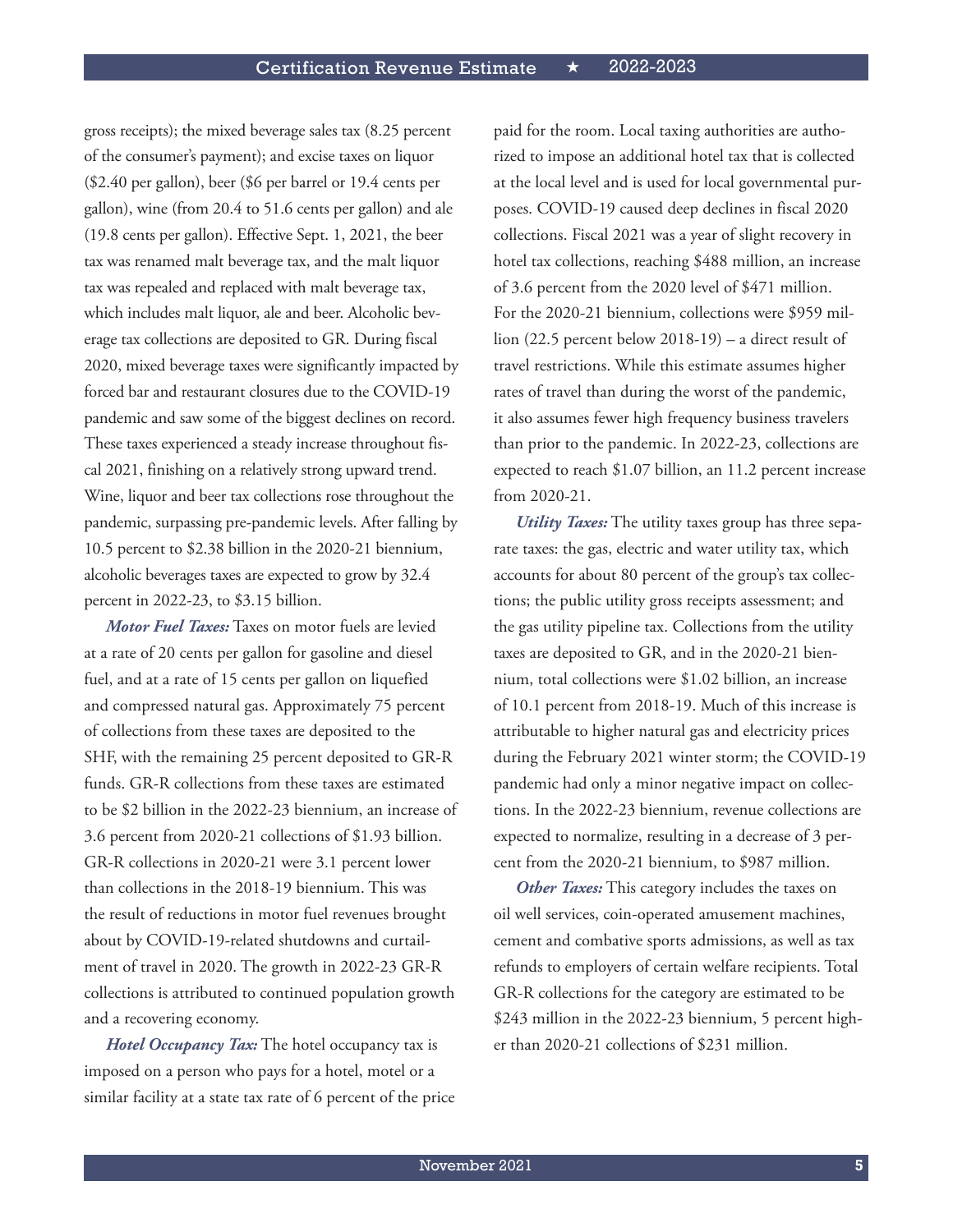#### **Non-Tax Revenue**

In the 2022-23 biennium, the state's GR-R funds are expected to receive \$16.17 billion in non-tax revenue, 2.8 percent more than the \$15.72 billion collected in 2020-21. The major revenue sources are interest and investment income; licenses, fees, fines and penalties; state health service fees and rebates; net lottery proceeds; escheated estates; and settlements of claims.

*Interest and Investment Income:* GR-R interest and investment income in the 2022-23 biennium is expected to be \$4.34 billion, an increase of 26.5 percent from the \$3.43 billion collected in 2020-21. The Permanent School Fund (PSF) traditionally produces most of the investment income accruing to GR-R funds. This revenue category includes interest earnings on state deposits. The substantial increase in estimated revenue is due to a larger PSF corpus balance and distributions from the PSF to the Available School Fund (ASF) adopted by the State Board of Education and the School Land Board (SLB) for 2022-23. In addition, the total assumes a supplemental distribution of \$875 million from the SLB during the biennium. Combined distributions from both boards are expected to bring \$2.13 billion to the ASF in fiscal 2022 and \$2.18 billion in fiscal 2023, a biennial increase of \$906 million or 26.6 percent from 2020-21.

*Licenses, Fees, Fines and Penalties:* Texas collects revenue from charges levied on a wide variety of business and personal activities. Examples include transportation (vehicle registrations and inspections, driver's licenses); business regulation (securities fees, professional licenses); natural resources (environmental permits); parks and wildlife (parks fees, fishing/hunting licenses); education (university tuition); and court charges. GR-R collections in the 2022-23 biennium are expected to reach \$2.78 billion, a decrease of 2 percent from the \$2.84 billion collected in 2020-21. Collections within this revenue category were negatively affected in various ways

by efforts made to mitigate the spread of COVID-19, such as closing professional licensing exams centers and efforts made to lessen the economic burdens imposed by the pandemic, including waiving or lowering certain fees, fines and penalties.

*State Health Service Fees and Rebates:* For 2022- 23, GR-R collections in this category are expected to be \$2.12 billion, 16.9 percent more than the \$1.81 billion received in 2020-21. Most of the category's revenue comes from the federally mandated and state-supplemental Medicaid vendor drug programs that consist of rebates the state collects from manufacturers of drugs that are covered by state Medicaid programs. Based on estimates provided by the Texas Health and Human Services Commission and the Legislative Budget Board, in 2022-23 the GR portion of these rebates is expected to total \$1.71 billion, 27.9 percent more than the \$1.33 billion received in 2020-21.

*Net Lottery Proceeds:* This category primarily comprises revenue received from the sale of all Texas lottery games, less prize payouts administered by lottery retailers, a retailer commission of 5 percent and other items. Approximately 60 percent of net lottery proceeds are transferred to the Foundation School Account in GR to support public education in Texas. These transfers in the 2022-23 biennium are expected to total \$3.08 billion, a decrease of 13.1 percent from the \$3.54 billion transferred in 2020-21. Lottery sales had an unexpected boost in the 2020-21 biennium due to consumers seeking alternate entertainment options that were still available during the COVID-19 lockdown. The estimate assumes average jackpot levels in 2022-23, along with continued growth in scratch-off games. While large jackpots on multi-state draw games (i.e., games in which customers select numbers for play, such as Powerball and Mega Millions) can result in substantially increased game sales and transfers for public education, their occurrence is random and unpredictable.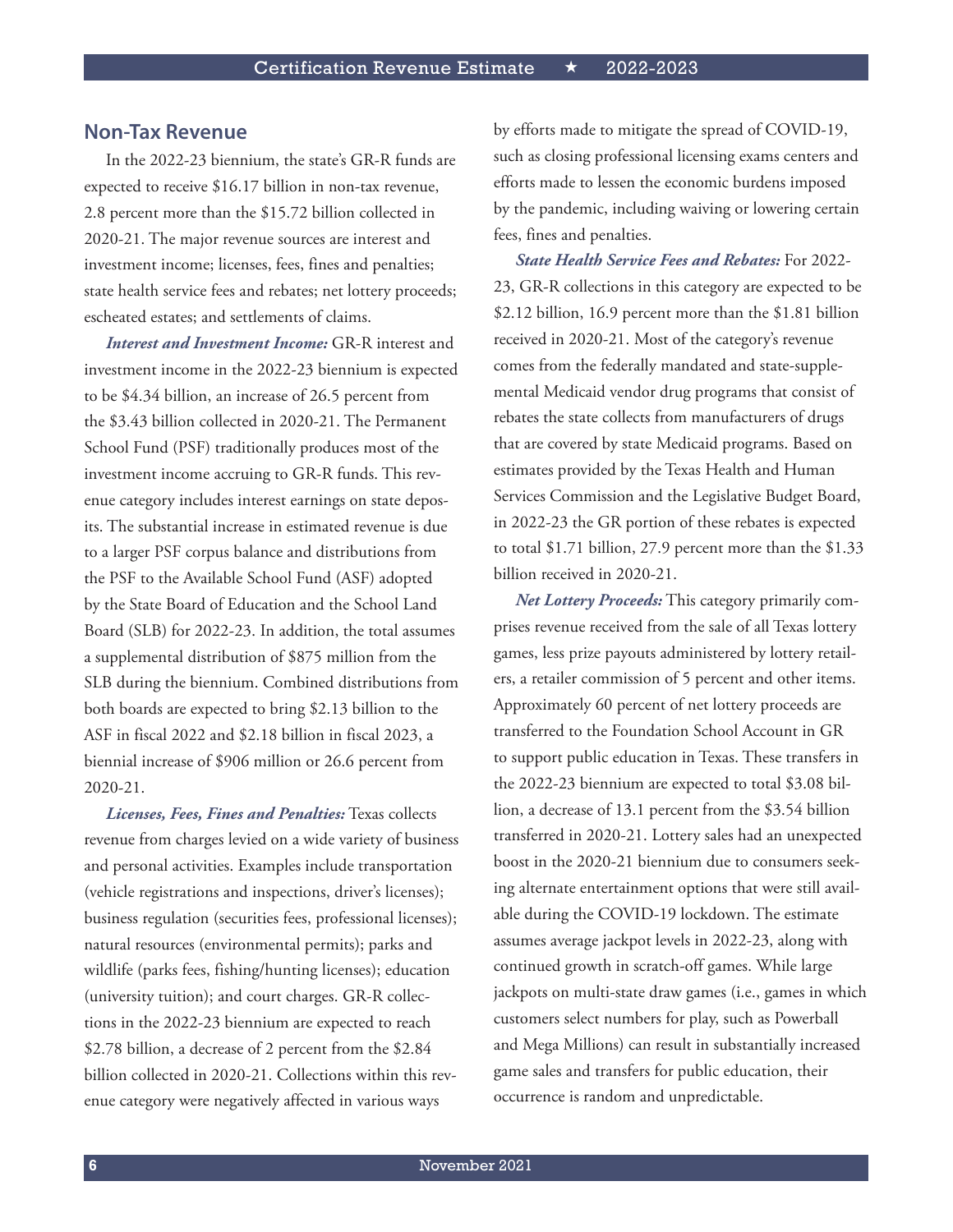*Unclaimed Property and Escheated Estates:* For

this revenue category, which includes unclaimed property submitted to the state, GR-R collections are expected to be \$1.65 billion in the 2022-23 biennium, 9.4 percent more than 2020-21 collections of \$1.51 billion. The category's revenues are the proceeds from abandoned personal property such as checking accounts, savings accounts, certificates of deposit, safe deposit boxes, stocks, bonds, mutual funds, mineral proceeds and other types of property. The impacts of COVID-19 are not apparent at this time given that most property types are dormant for three to five years before being remitted to the state.

*Tobacco Suit Settlement Claims:* In fiscal 1999, Texas began receiving regularly scheduled court settlement payments from tobacco product manufacturers. In the 2022-23 biennium, Texas tobacco settlement receipts are expected to total \$941 million, a 13.8 percent decline from the \$1.09 billion collected in 2020- 21. Tobacco settlement payments have been affected negatively by the declining trend in national cigarette consumption, which has reduced the sales volume of the settling cigarette manufacturers and thereby lowered settlement payments.

#### **Revenue to All Funds**

Revenue collections deposited to all funds are expected to total \$317.17 billion in the 2022-23 biennium, 1.6 percent more than the \$312.07 billion collected in

2020-21. In 2022-23, GR-R receipts are projected to total \$133.37 billion, 13.5 percent more than the 2020- 21 total of \$117.49 billion.

Dedicated federal income in 2022-23 is expected to account for \$131.94 billion, or 5.8 percent less than the \$140.06 billion received in 2020-21, during which the state received a substantial increase in federal revenue to cover costs associated with COVID-19. Federal revenue to the Coronavirus Relief Fund in 2020-21 was \$44.08 billion, compared to the \$36.86 billion expected for 2022-23. The American Rescue Plan Act of 2020 enacted on March 11, 2021, provided states with additional federal funding, including state and local recovery funds, disaster assistance, education, health and human services programs, nutrition assistance, housing programs and federal funds to cover revenue losses as a result of the pandemic. A second large source of all-funds revenue is the SHF share of motor fuel tax revenues; this fund is constitutionally dedicated to activities associated with the state highway system.

Total estimated revenues do not include certain local funds appropriated but not deposited into the State Treasury, but do include certain revenues deposited in the State Treasury but not appropriated, such as royalties deposited to the PSF.

Note: This report contains estimates and projections that are based on available information, assumptions and estimates as of the date of the forecasts upon which they are based. Assumptions involve judgments about future economic and market conditions and events that are difficult to predict. Actual results could differ from those predicted, and the difference could be material.

The spreadsheets in this report are available in accessible data form (Excel) at <https://comptroller.texas.gov/transparency/reports/certification-revenue-estimate/2022-23/docs/cre-2022-23-data.xlsx>.

November 2021 **7**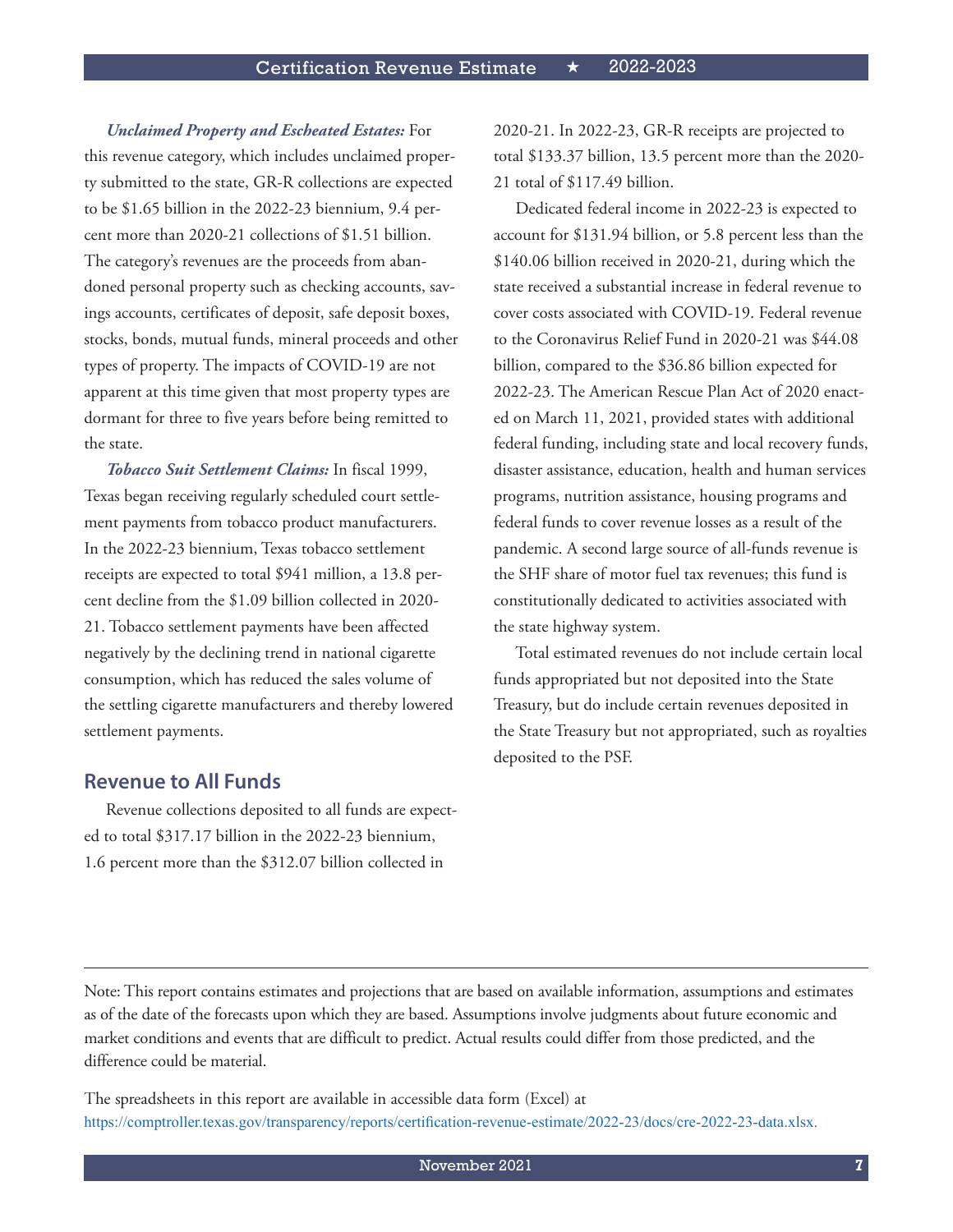#### TABLE 1 **General Revenue-Related Funds, by Source and Biennium**

(in millions of dollars)

| <b>Tax Collections</b>                          | 2020-21                 | 2022-23                 | <b>Percent Change</b> |
|-------------------------------------------------|-------------------------|-------------------------|-----------------------|
| <b>Sales Taxes</b>                              | $\mathcal{S}$<br>63,053 | $\mathcal{S}$<br>70,483 | 11.8%                 |
| Motor Vehicle Sales and Rental Taxes            | 10,219                  | 11,119                  | 8.8                   |
| <b>Motor Fuel Taxes</b>                         | 1,927                   | 1,996                   | 3.6                   |
| Franchise Tax                                   | 6,226                   | 6,771                   | 8.8                   |
| Oil Production Tax                              | 6,678                   | 9,560                   | 43.1                  |
| <b>Insurance Taxes</b>                          | 5,439                   | 5,978                   | 9.9                   |
| Cigarette and Tobacco Taxes                     | 1,137                   | 1,127                   | (0.9)                 |
| Natural Gas Production Tax                      | 2,494                   | 4,719                   | 89.2                  |
| Alcoholic Beverages Taxes                       | 2,383                   | 3,155                   | 32.4                  |
| Hotel Occupancy Tax                             | 959                     | 1,066                   | 11.2                  |
| <b>Utility Taxes</b>                            | 1,017                   | 987                     | (3.0)                 |
| <b>Other Taxes</b>                              | 231                     | 243                     | 5.0                   |
| <b>Total Tax Collections</b>                    | \$101,764               | \$117,203               | 15.2%                 |
|                                                 |                         |                         |                       |
| <b>Non-Tax Collections</b>                      |                         |                         |                       |
| Licenses, Fees, Fines, and Penalties            | \$<br>2,838             | \$<br>2,781             | $(2.0)\%$             |
| State Health Service Fees and Rebates           | 1,813                   | 2,119                   | 16.9                  |
| <b>Net Lottery Proceeds</b>                     | 3,540                   | 3,077                   | (13.1)                |
| Land Income                                     | 10                      | 9                       | (10.2)                |
| Interest and Investment Income                  | 3,434                   | 4,343                   | 26.5                  |
| Settlements of Claims                           | 1,308                   | 1,022                   | (21.9)                |
| <b>Escheated Estates</b>                        | 1,508                   | 1,650                   | 9.4                   |
| Sales of Goods and Services                     | 266                     | 251                     | (5.4)                 |
| Other Revenue                                   | 1,008                   | 919                     | (8.8)                 |
| <b>Total Non-Tax Collections</b>                | \$<br>15,725            | $\mathbb S$<br>16,169   | $2.8\%$               |
|                                                 |                         |                         |                       |
| <b>Total Net Revenue</b>                        | S<br>117,488            | \$133,372               | 13.5%                 |
|                                                 |                         |                         |                       |
| <b>Balances and Adjustments</b>                 |                         |                         |                       |
| Beginning Balance in Fund 1                     | 4,290<br>$\mathcal{S}$  | $\mathbb{S}$<br>10,771  |                       |
| Beginning Balances in Funds 2 and 3             | 431                     | 464                     |                       |
| Change in GR-Dedicated Account Balances         | 554                     | (276)                   |                       |
| Reserve for Transfers to Economic Stabilization |                         |                         |                       |
| and State Highway Funds                         | (5,182)                 | (9,012)                 |                       |
| <b>Total Balances and Adjustments</b>           | $\mathbb{S}$<br>93      | 1,947<br>\$             |                       |
|                                                 |                         |                         |                       |
| <b>Total General Revenue-Related Funds</b>      |                         |                         |                       |
| <b>Available for Certification</b>              | 117,581<br>S            | 135,319<br>S            | $15.1\%$              |
|                                                 |                         |                         |                       |

Note: Totals may not sum because of rounding. SOURCE: Glenn Hegar, Texas Comptroller of Public Accounts.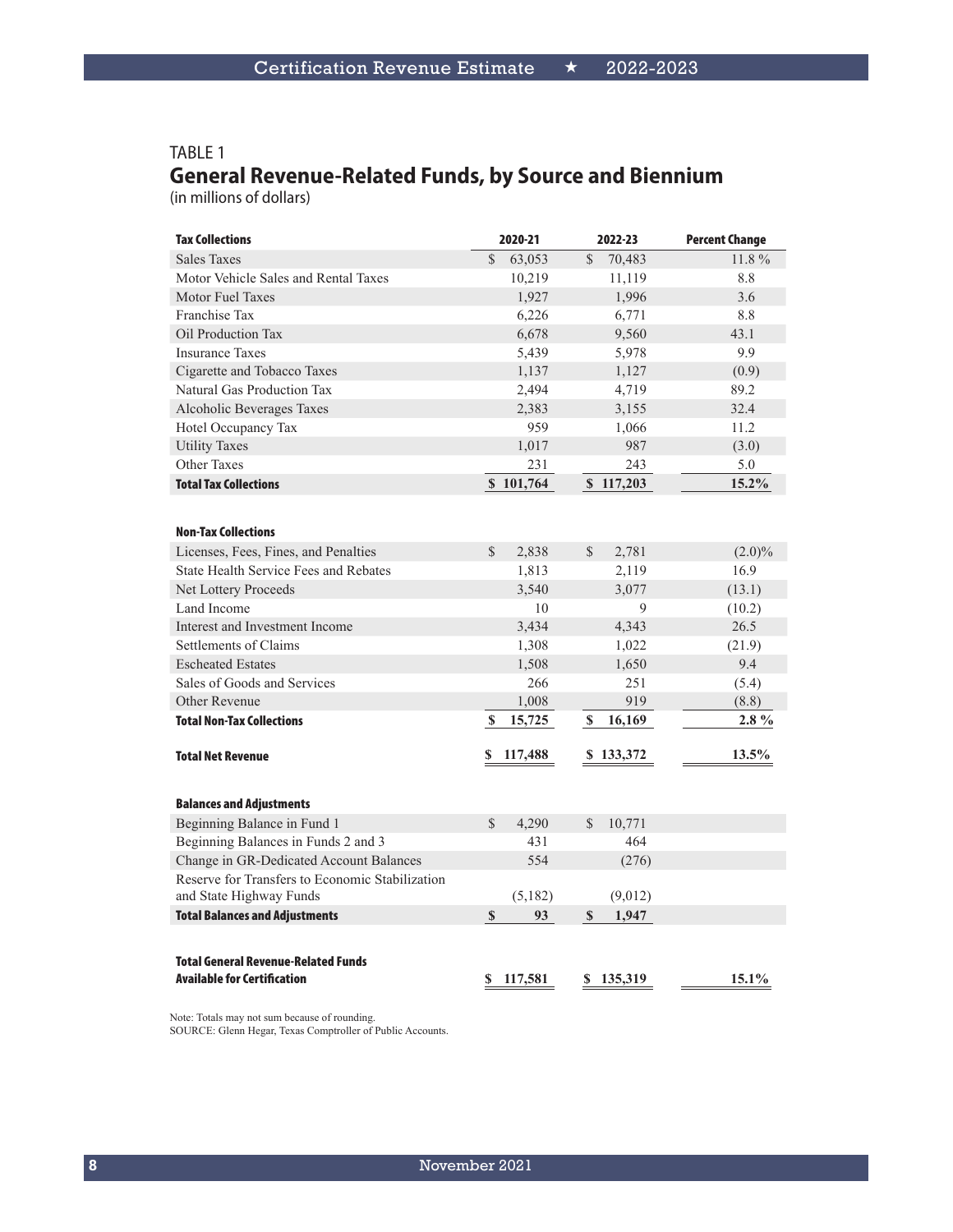#### TABLE 2 **General Revenue-Related Spending in the 2022-23 Biennium** (in millions of dollars)

| Total                                                                                                   | \$123,327 |
|---------------------------------------------------------------------------------------------------------|-----------|
| Fiscal Year End and Other Adjustments to Disbursements, net****                                         | 4,071     |
| <b>Subtotal: Certified General-Revenue Related appropriations***</b>                                    | 119,256   |
| Emergency Appropriations and Reductions, and Other Legislation Making Appropriations, net <sup>**</sup> | 2,888     |
| General Appropriations Act*                                                                             | \$116,368 |

\* Conference Committee Report for SB 1, 87th Legislature, Regular Session.

\*\* Includes methods of reclassification of appropriations made in SB 1, reductions and other appropriations made in SB 1605, 87th Legislature, Regular Session, HB 5 and HB 9, 87th Legislature, Second Called Session, and SB 8, 87th Legislature, Third Called Session.

\*\*\* The sufficient balance of the Economic Stabilization Fund for 2022-23, based on certified General Revenue-Related appropriations, is \$8,347.93 million.

\*\*\*\* Includes reductions and increases in General Revenue costs as a result of: (1) revisions of estimated revenue to the Property Tax Relief and Tax Reduction and Excellence in Education Funds, and (2) adjustments to fiscal year end settle-up payments to the Teacher Retirement System and other fiscal year end payments.

Note: Totals may not sum because of rounding. SOURCE: Glenn Hegar, Texas Comptroller of Public Accounts.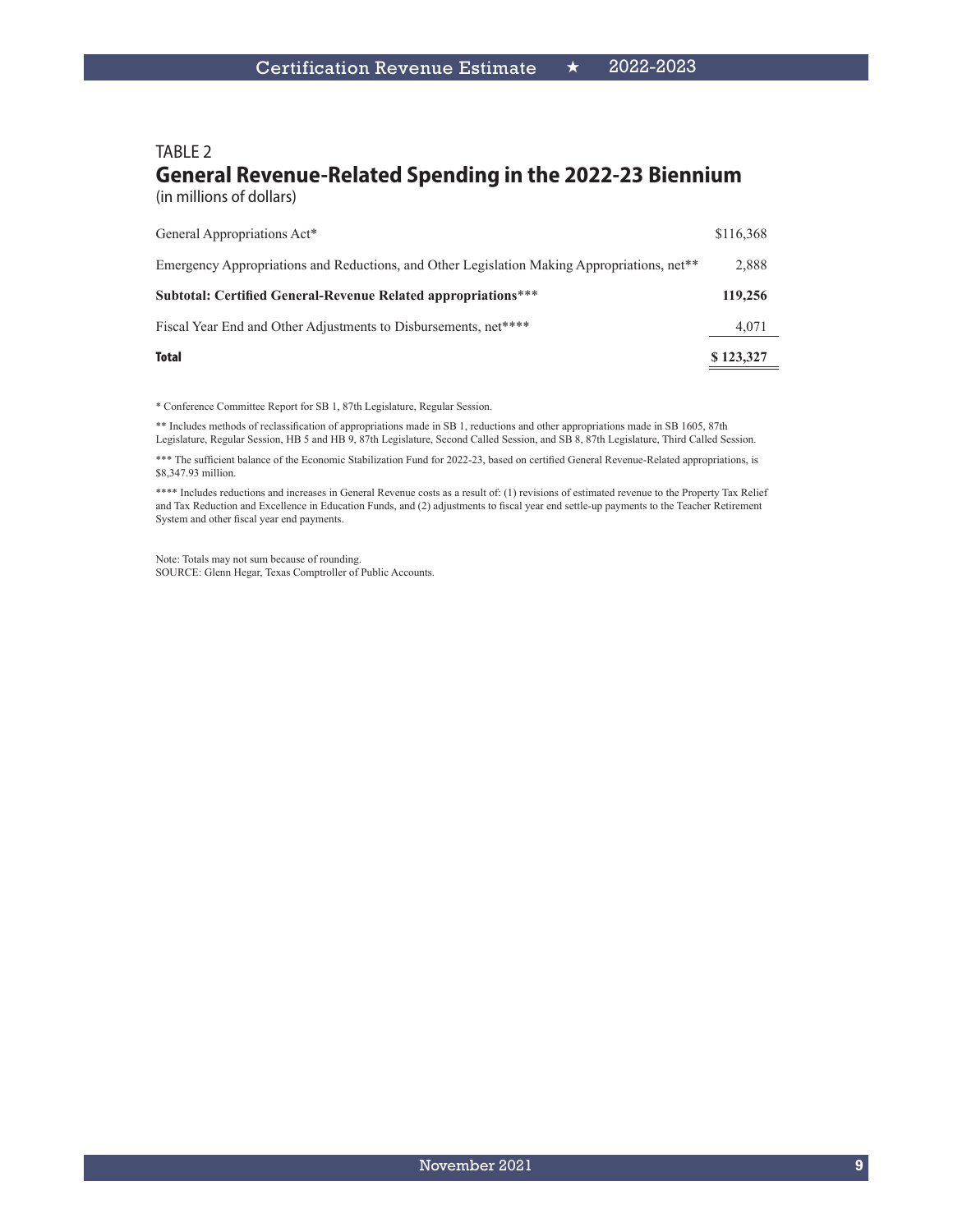#### TABLE 3

# **General Revenue-Related Balances and Available Revenue**

(in millions of dollars)

| <b>Fiscal 2022 Cash Balances</b>                                     |             |             |            |
|----------------------------------------------------------------------|-------------|-------------|------------|
| Beginning General Revenue Fund Cash                                  | \$14,408    |             |            |
| Less: Dedicated Oil Overcharge Account                               | (70)        |             |            |
| Less: Dedicated Lottery Account                                      | (150)       |             |            |
| Less: Texas Enterprise Account                                       | (322)       |             |            |
| Less: Statewide Electronic Filing Account                            | (23)        |             |            |
| Less: Governor's University Research Initiative Account              | (106)       |             |            |
| Less: Constitutionally Dedicated Victims of Crime Accounts           | (26)        |             |            |
| Less: Texas Military Revolving Account                               | (0)         |             |            |
| Less: Federal Elections Improvement Account                          | (19)        |             |            |
| Less: Judicial and Court Personnel Training Fund Account             | (6)         |             |            |
| Less: BP Oil Spill Fund Account                                      | (0)         |             |            |
| Less: Reserve for Economic Stabilization and                         |             |             |            |
| State Highway Funds Transfer                                         | (2,915)     |             |            |
| Beginning Balances in Funds 2 and 3                                  | 464         |             |            |
| <b>Balances Available for Certification</b>                          |             | $\mathbf S$ | 11,235     |
|                                                                      |             |             |            |
| Fiscal 2022-23 Revenue                                               |             |             |            |
| <b>Estimated Tax Collections</b>                                     | \$117,203   |             |            |
| <b>Estimated Other Revenue</b>                                       | 16,169      |             |            |
| <b>Total Estimated Net Revenue</b>                                   |             |             | \$133,372  |
|                                                                      |             |             |            |
| <b>Fiscal 2022-23 Other Adjustments</b>                              |             |             |            |
| Change in Dedicated General Revenue Account Balances                 | S.<br>(276) |             |            |
| Reserve for Economic Stabilization and State Highway Funds Transfers | (9,012)     |             |            |
|                                                                      |             | \$          | (9,288)    |
| <b>Total Fiscal 2022-23 Estimated Available Revenue and Balances</b> |             |             | \$135,319  |
|                                                                      |             |             |            |
| Less: Fiscal 2022-23 Estimated Expenditures                          |             |             | (123, 327) |
|                                                                      |             |             |            |
| <b>Fiscal 2022-23 Ending Certification Balance</b>                   |             |             | \$11,992   |
|                                                                      |             |             |            |

Note: Totals may not sum because of rounding. SOURCE: Glenn Hegar, Texas Comptroller of Public Accounts.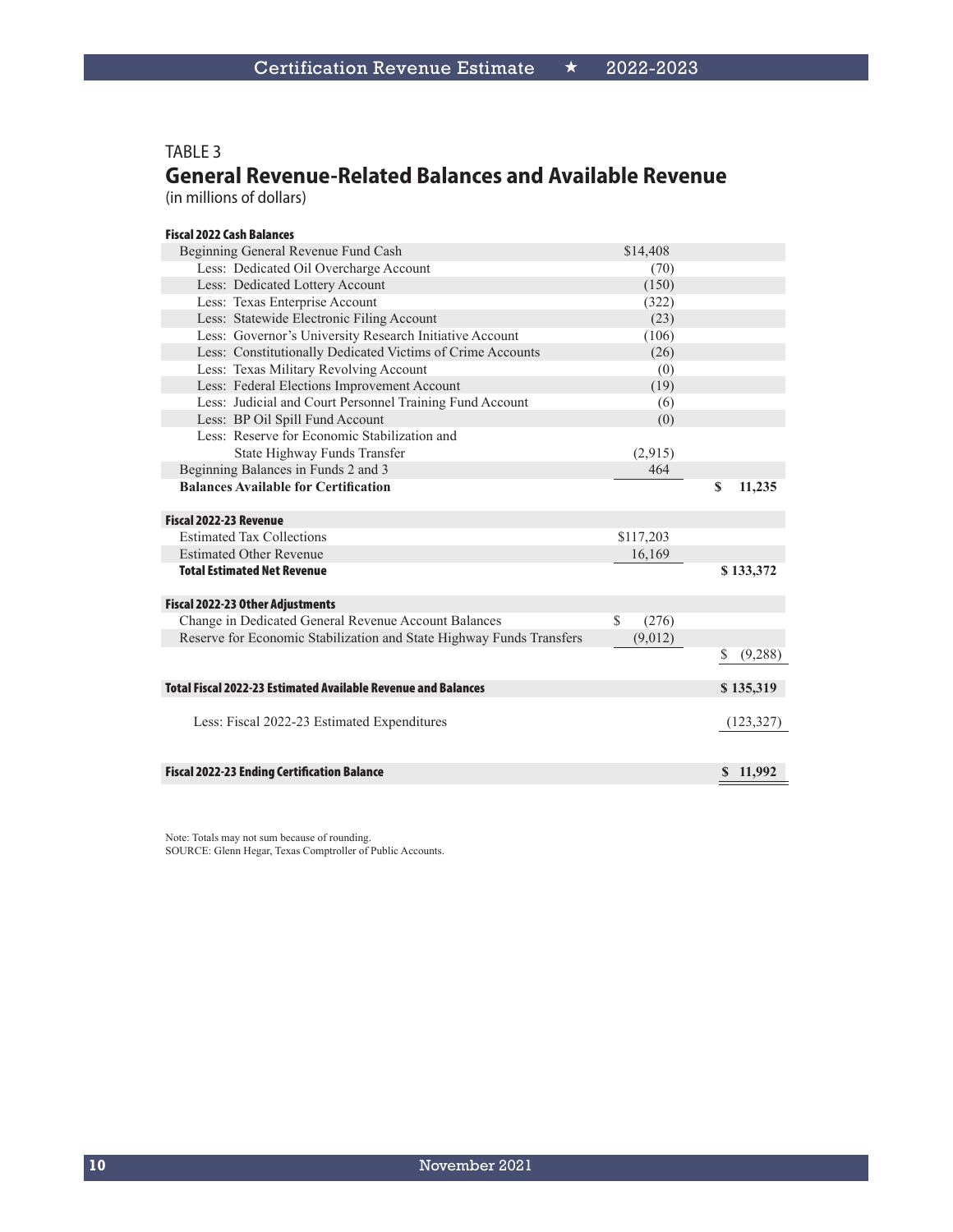# TABLE 4 **Texas Economic History and Outlook for Fiscal Years 2014 to 2023**

Fall 2021 Forecast

| <b>TEXAS ECONOMY</b>                                       | 2014   | 2015   | 2016   | 2017   | 2018   | 2019   | 2020   | 2021*  | 2022*  | 2023*  |
|------------------------------------------------------------|--------|--------|--------|--------|--------|--------|--------|--------|--------|--------|
| Real Gross State Product (Billion 2012 \$)                 | 1,501  | 1,584  | 1,604  | 1,636  | 1,700  | 1,754  | 1,711  | 1,781  | 1,878  | 1,941  |
| Annual percent change                                      | 3.0    | 5.5    | 1.3    | 2.0    | 3.9    | 3.1    | (2.4)  | 4.1    | 5.4    | 3.4    |
| Gross State Product (Billion Current \$)                   | 1,555  | 1,569  | 1,558  | 1,636  | 1,768  | 1,835  | 1,770  | 1,911  | 2,069  | 2,167  |
| Annual percent change                                      | 5.1    | 0.9    | (0.7)  | 5.0    | 8.0    | 3.8    | (3.5)  | 7.9    | 8.3    | 4.7    |
| Personal Income (Billion Current \$)                       | 1,225  | 1,279  | 1,272  | 1,343  | 1,442  | 1,517  | 1,598  | 1,701  | 1,734  | 1,826  |
| Annual percent change                                      | 6.0    | 4.4    | (0.5)  | 5.6    | 7.4    | 5.2    | 5.4    | 6.5    | 1.9    | 5.3    |
| Nonfarm Employment (Thousands)                             | 11.497 | 11.825 | 11.980 | 12,172 | 12.443 | 12.745 | 12,420 | 12.520 | 12,987 | 13,339 |
| Annual percent change                                      | 3.0    | 2.9    | 1.3    | 1.6    | 2.2    | 2.4    | (2.6)  | 0.8    | 3.7    | 2.7    |
| <b>Resident Population (Thousands)</b>                     | 26,857 | 27,342 | 27,782 | 28,156 | 28,487 | 28,831 | 29,176 | 29,438 | 29,748 | 30,098 |
| Annual percent change                                      | 1.7    | $1.8$  | 1.6    | 1.3    | 1.2    | 1.2    | 1.2    | 0.9    | 1.1    | 1.2    |
| Unemployment Rate (Percent)                                | 5.5    | 4.5    | 4.6    | 4.5    | 4.0    | 3.6    | 6.8    | 6.6    | 4.5    | 3.6    |
| NYMEX Oil Price (\$ per Barrel)                            | 101.05 | 64.93  | 41.40  | 48.77  | 60.58  | 59.62  | 45.46  | 54.49  | 75.00  | 70.00  |
| NYMEX Natural Gas Price (\$ per Million BTUs)              | 4.18   | 3.34   | 2.30   | 3.04   | 2.89   | 2.99   | 2.09   | 2.65   | 4.30   | 3.30   |
| <b>U.S. ECONOMY</b>                                        |        |        |        |        |        |        |        |        |        |        |
| Real Gross Domestic Product (Billion 2012 \$)              | 16,825 | 17,310 | 17,593 | 17,958 | 18,501 | 18,912 | 18,493 | 19,207 | 20,199 | 20,686 |
| Annual percent change                                      | 2.3    | 2.9    | 1.6    | 2.1    | 3.0    | 2.2    | (2.2)  | 3.9    | 5.2    | 2.4    |
| Consumer Price Index (1982-84=100)                         | 236.0  | 236.8  | 238.9  | 243.9  | 249.7  | 254.4  | 258.1  | 266.5  | 275.1  | 279.7  |
| Annual percent change                                      | 1.6    | 0.3    | 0.9    | 2.1    | 2.4    | 1.9    | 1.5    | 3.3    | 3.3    | 1.6    |
| Personal Consumption Expenditures Deflator<br>$(2012=100)$ | 102.6  | 103.1  | 103.8  | 105.6  | 107.8  | 109.5  | 110.9  | 113.9  | 117.2  | 119.0  |
| Annual percent change                                      | 1.5    | 0.5    | 0.7    | 1.7    | 2.1    | 1.6    | 1.3    | 2.7    | 2.9    | 1.6    |
| Prime Interest Rate (Percent)                              | 3.3    | 3.3    | 3.4    | 3.9    | 4.7    | 5.4    | 3.9    | 3.3    | 3.3    | 3.3    |

\* Estimated or projected

SOURCES: Glenn Hegar, Texas Comptroller of Public Accounts; and IHS Markit.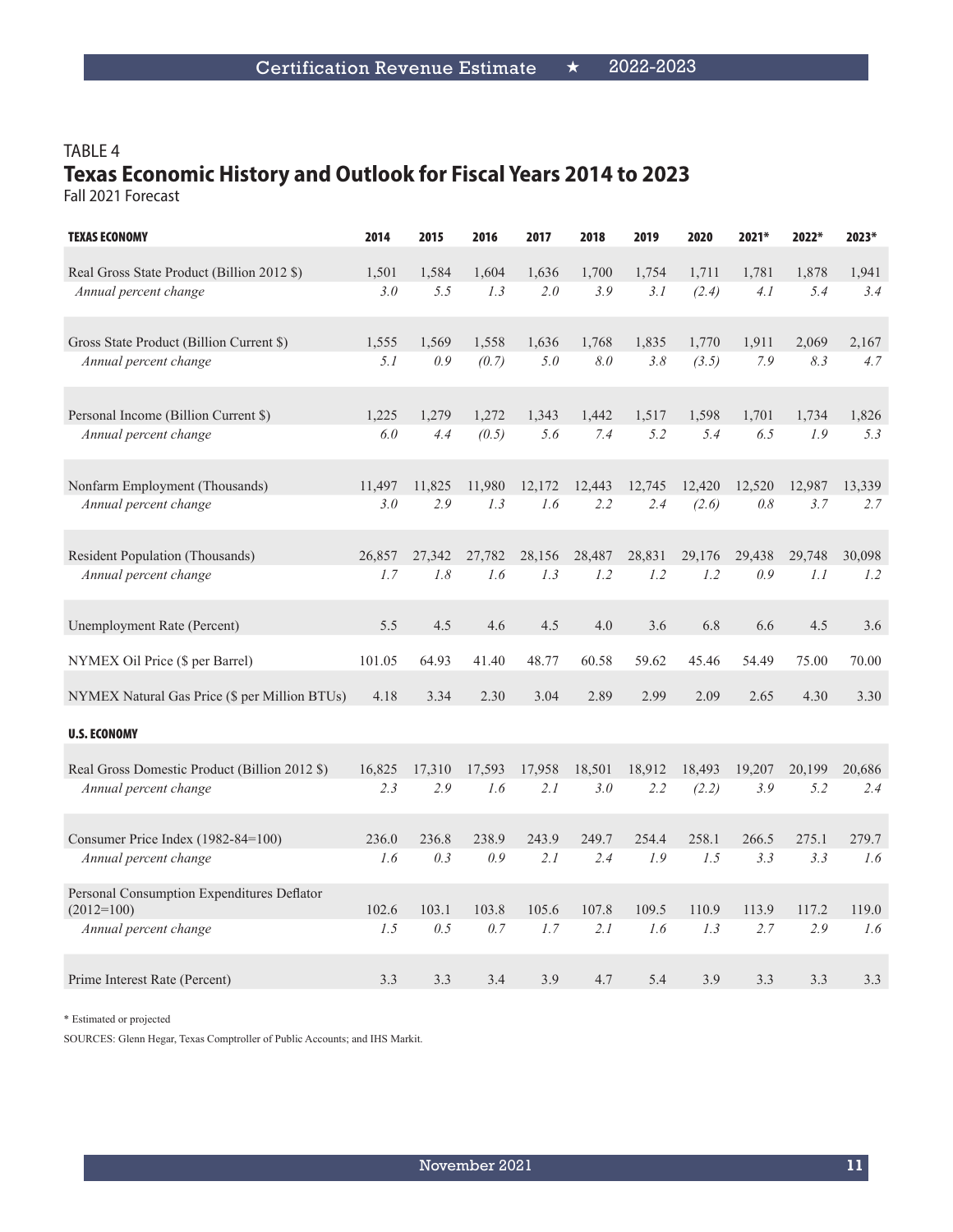### TABLE A-1 **Estimated General Revenue-Related Balances, Revenue, Disbursements, and Appropriation Authority**

|                                                                             | <b>Thousands of Dollars</b> |                           |  |
|-----------------------------------------------------------------------------|-----------------------------|---------------------------|--|
|                                                                             | 2022                        | 2023                      |  |
| <b>Revenue and Beginning Fund Balances</b>                                  |                             |                           |  |
| General Revenue-Related Adjusted Fund Balance*                              | \$11,234,891                | $\mathbb{S}$<br>7,891,060 |  |
| General Revenue-Related Revenue**                                           | 66,281,562                  | 67,090,672                |  |
| Adjustment to Dedicated Account Balances                                    | (137, 845)                  | (137, 845)                |  |
| <b>Total Revenue and Beginning Fund Balances</b>                            | \$77,378,609                | \$74,843,887              |  |
|                                                                             |                             |                           |  |
| <b>Probable Disbursements and Other Adjustments</b>                         |                             |                           |  |
| Disbursements for Foundation School Programs                                | \$17,556,313                | \$20,238,761              |  |
| State Technology and Instructional Materials Disbursements                  | 414,759                     | 10,000                    |  |
| Other Probable Disbursements                                                | 46,662,992                  | 38,444,452                |  |
| Reserve for Transfers to the Economic Stabilization and State Highway Funds | 4,853,485                   | 4,158,629                 |  |
| <b>Total Probable Disbursements and Other Adjustments</b>                   | \$69,487,549                | \$62,851,841              |  |
|                                                                             |                             |                           |  |
| <b>Estimated Ending Certification Balance, August 31</b>                    | 7,891,060<br>S              | \$11,992,046              |  |
|                                                                             |                             |                           |  |
| <b>Appropriation Authority</b>                                              |                             |                           |  |
| Prior-Year Authority                                                        | \$<br>2,473,204             |                           |  |
| Current-Year Authority                                                      | 64,634,064                  |                           |  |
| <b>Total Appropriation Authority</b>                                        | \$67,107,268                |                           |  |
|                                                                             |                             |                           |  |

\* Excludes constitutionally restricted accounts, dedicated lottery proceeds, oil overcharge and other general revenue-dedicated account balances that are not available for certification.

\*\* Excludes constitutionally restricted motor fuel, sales and motor vehicle sales taxes transfers to the State Highway Fund.

Note: Totals may not sum because of rounding.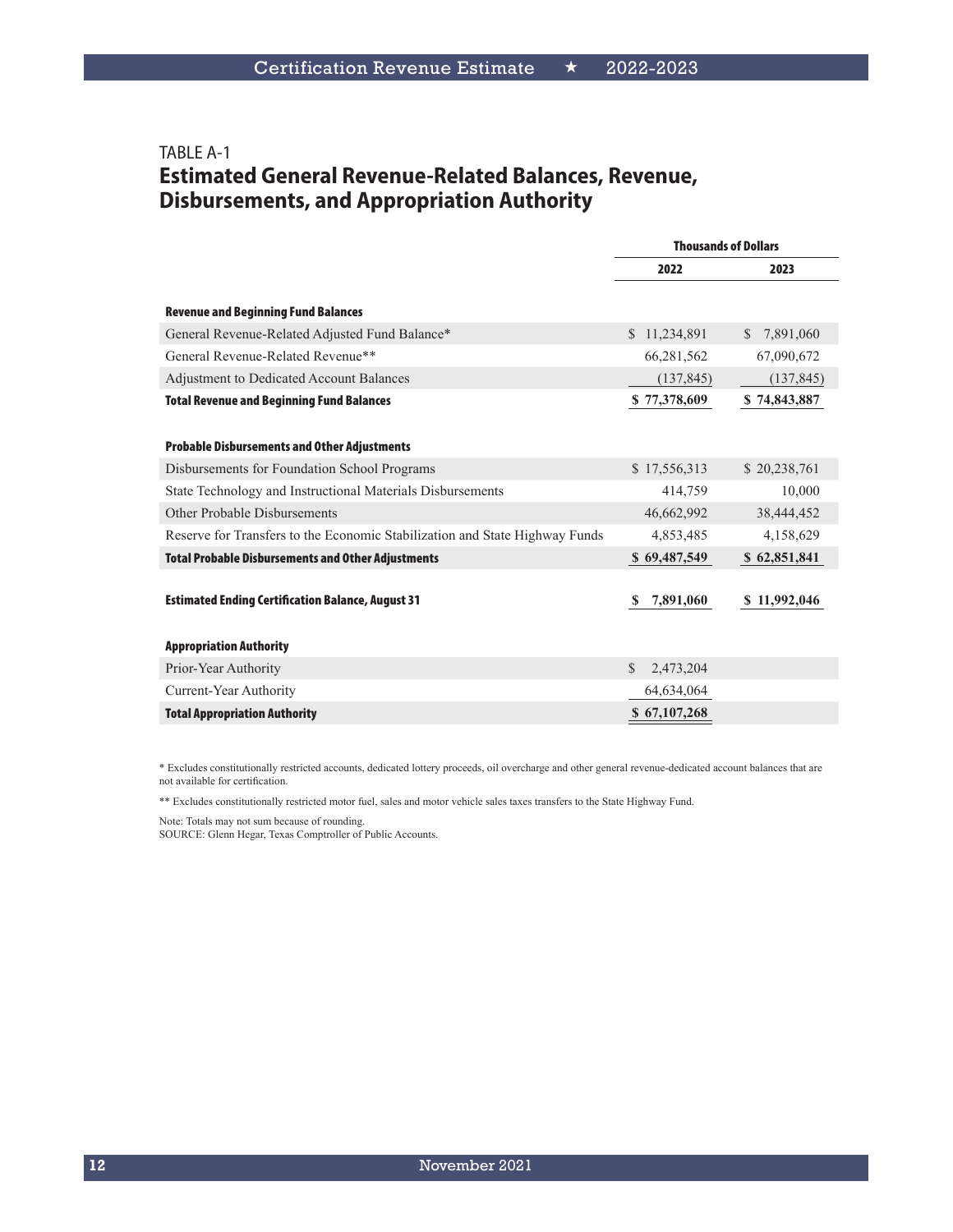### TABLE A-2 **Estimated General Revenue-Related Revenue and Balances Available for Certification**

|                                                                             | <b>Thousands of Dollars</b> |                               |  |
|-----------------------------------------------------------------------------|-----------------------------|-------------------------------|--|
|                                                                             | 2020-21                     | 2022-23                       |  |
| <b>Beginning Fund Balances</b>                                              |                             |                               |  |
| Consolidated General Revenue Fund Adjusted Balance                          | 4,289,697<br>$\mathcal{S}$  | \$10,770,773                  |  |
| Available School Fund Balance                                               | 58,188                      | 26,810                        |  |
| State Technology and Instructional Materials Fund Balance                   | 372,930                     | 437,309                       |  |
| <b>Total Beginning Fund Balances</b>                                        | 4,720,816<br>S              | \$11,234,891                  |  |
|                                                                             |                             |                               |  |
| <b>Revenue</b>                                                              |                             |                               |  |
| General Revenue Fund                                                        | \$110,383,314               | \$125,877,223                 |  |
| Available School Fund                                                       | 3,407,222                   | 4,310,166                     |  |
| State Technology and Instructional Materials Fund                           | 9,416                       | 2,342                         |  |
| <b>Foundation School Account</b>                                            | 3,688,108                   | 3,182,503                     |  |
| <b>Total Revenue</b>                                                        | \$117,488,061               | \$133,372,234                 |  |
|                                                                             |                             |                               |  |
| <b>Other Adjustments</b>                                                    |                             |                               |  |
| Change in General Revenue-Dedicated Account Balances                        | $\mathcal{S}$<br>554,474    | (275,690)<br>\$.              |  |
| Reserve for Transfers to the Economic Stabilization and State Highway Funds | (5, 181, 895)               | (9,012,113)                   |  |
| <b>Total Other Adjustments</b>                                              | (4,627,422)<br><sup>S</sup> | (9, 287, 803)<br><sup>S</sup> |  |
|                                                                             |                             |                               |  |
| <b>Total General Revenue-Related Revenue and Balances</b>                   | \$117,581,455               | \$135,319,323                 |  |

Note: Totals may not sum because of rounding.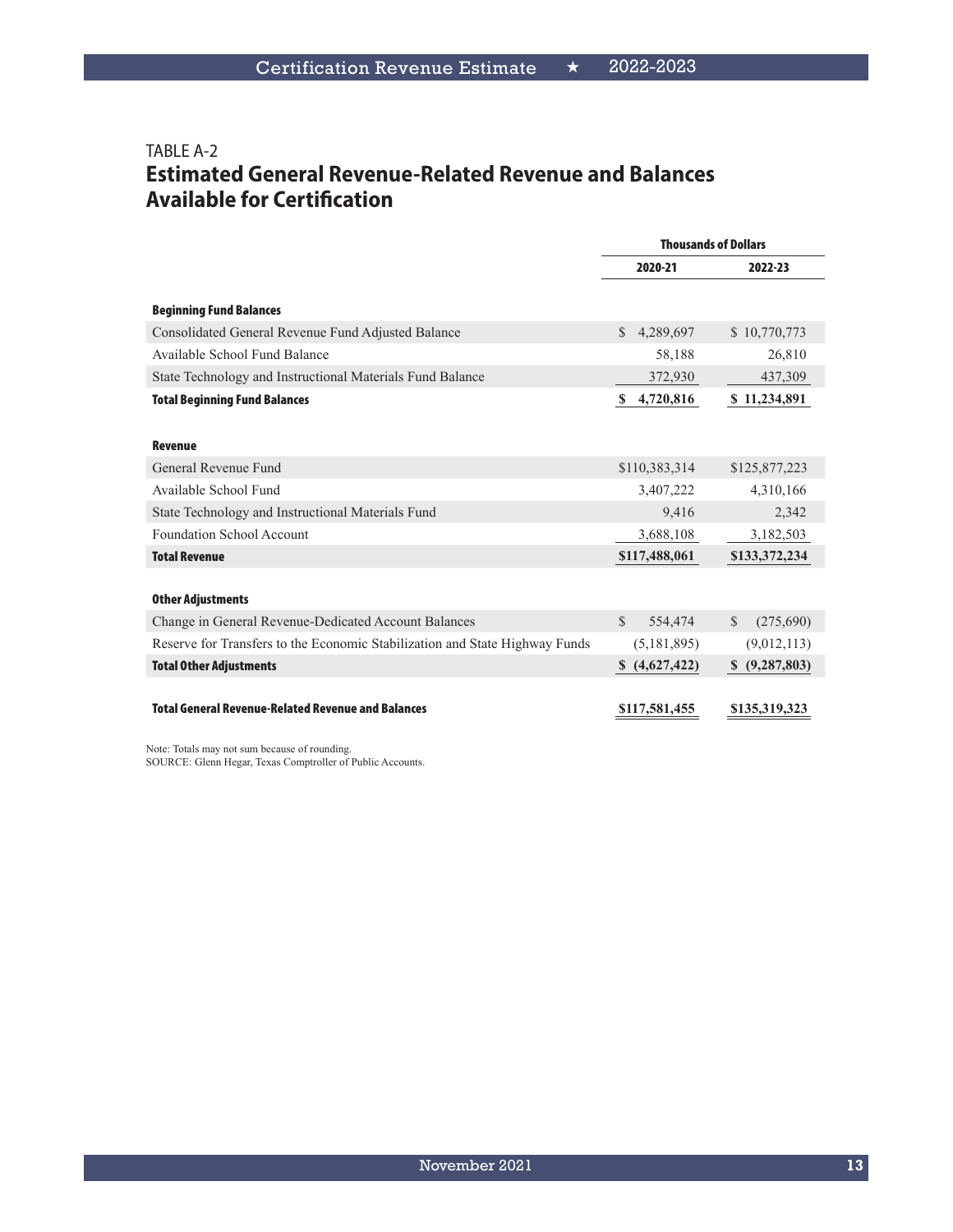#### TABLE A-3 **Estimated General Revenue-Related Funds Revenue**

| <b>Object</b>        |                                                                      | <b>Thousands of Dollars</b> |                       |
|----------------------|----------------------------------------------------------------------|-----------------------------|-----------------------|
| Code                 | <b>Description</b>                                                   | 2022                        | 2023                  |
|                      | <b>General Revenue Fund</b>                                          |                             |                       |
| 3004                 | Motor Vehicle Sales and Use Tax                                      | S<br>5,284,467              | S.<br>5,390,156       |
| 3005                 | Motor Vehicle Rental Tax                                             | 310,802                     | 317,018               |
| 3007                 | Gasoline Tax                                                         | 2,648,040                   | 2,671,976             |
| 3008                 | Diesel Fuel Tax                                                      | 1,015,137                   | 1,047,864             |
| 3016                 | Motor Vehicle Sales and Use Tax-Seller Financed Motor Vehicles       | 190,970                     | 193,835               |
| 3027                 | Driver Record Information Fees                                       | 4,334                       | 4,443                 |
| 3102                 | Limited Sales and Use Tax                                            | 37,307,200                  | 38,463,700            |
| 3111                 | Boat and Boat Motor Sales and Use Tax                                | 84,770                      | 89,348                |
| 3114                 | <b>Escheated Estates</b>                                             | 812,789                     | 837,173               |
| 3130                 | Franchise/Business Margins Tax                                       | 3,295,200                   | 3,476,000             |
| 3139                 | Hotel Occupancy Tax                                                  | 520,000                     | 546,114               |
| 3175                 | Professional Fees                                                    | 64,088                      | 64,435                |
| 3186                 | <b>Securities Fees</b>                                               | 150,000                     | 150,000               |
| 3201                 | <b>Insurance Premium Taxes</b>                                       | 2,817,094                   | 2,870,921             |
| 3219                 | Insurance Maintenance Tax-Workers' Compensation Division and OIEC    | 51,185                      | 53,744                |
| 3230                 | Public Utility Gross Receipts Assessment                             | 56,380                      | 57,253                |
| 3233                 | Gas, Electric and Water Utility Tax                                  | 398,271                     | 404,660               |
| 3250                 | Mixed Beverage Gross Receipts Tax                                    | 574,300                     | 604,800               |
| 3251                 | Mixed Beverage Sales Tax                                             | 703,300                     | 740,600               |
| 3253                 | Liquor Tax                                                           | 120,700                     | 121,800               |
| 3258                 | Malt Beverage Tax                                                    | 124,700                     | 125,800               |
| 3275                 | Cigarette Tax                                                        | 312,700                     | 341,600               |
| 3278                 | Cigar and Tobacco Products Tax                                       | 233,593                     | 238,994               |
| 3290                 | Oil Production Tax                                                   | 4,932,124                   | 4,627,987             |
| 3291                 | Natural Gas Production Tax                                           | 2,670,837                   | 2,048,499             |
| 3849                 | Tobacco Suit Settlement Receipts                                     | 475,800                     | 465,100               |
| 3854                 | Interest Other - General, Non-Program                                | 1,556                       | 1,556                 |
| 3950                 | Allocations to General Revenue from Special Funds                    | $\mathbf{0}$                | 8,812                 |
| 3952                 | Allocation of Uncompensated Care and Disproportionate Share Revenues | 216,045                     | 196,053               |
|                      | Other General Revenue Fund Revenue                                   | 2,890,876                   | 2,946,463             |
| 3901                 | Less: Motor Fuel Taxes Allocation to State Highway Fund              | (2,678,515)                 | (2,721,115)           |
| 3924                 | Less: Sporting Goods Sales Taxes Allocation to the TPWD and THC      | (231,500)                   | (230, 400)            |
| 3925                 | Less: Sales Taxes Allocation to State Highway Fund                   | (2,500,000)                 | (2,500,000)           |
| 3928                 | Less: Motor Vehicle Sales Taxes Allocation to State Highway Fund     | (297, 414)                  | (337,795)             |
|                      | Subtotal, General Revenue Fund                                       | \$62,559,829                | \$63,317,394          |
| <b>School Funds*</b> |                                                                      |                             |                       |
| 3851                 | Interest on State Deposits/Investments, General Non-Program          | \$<br>2,215                 | $\mathbb{S}$<br>1,293 |
| 3910                 | Allocation from Permanent School Fund to Available School Fund       | 2,132,000                   | 2,177,000             |
| 3922                 | State Gain from Lottery Proceeds                                     | 1,534,623                   | 1,542,090             |
|                      | Other School Funds Revenue                                           | 52,895                      | 52,895                |
|                      | <b>Subtotal, School Funds</b>                                        | 3,721,733<br>S.             | 3,773,278<br>S.       |
|                      | <b>Total Estimated Net General Revenue-Related Funds</b>             | \$66,281,562                | \$67,090,672          |

\* Includes net revenue for the Available School Fund, the State Technology and Instructional Materials Fund, and the Foundation School Account.

Note: Totals may not sum because of rounding.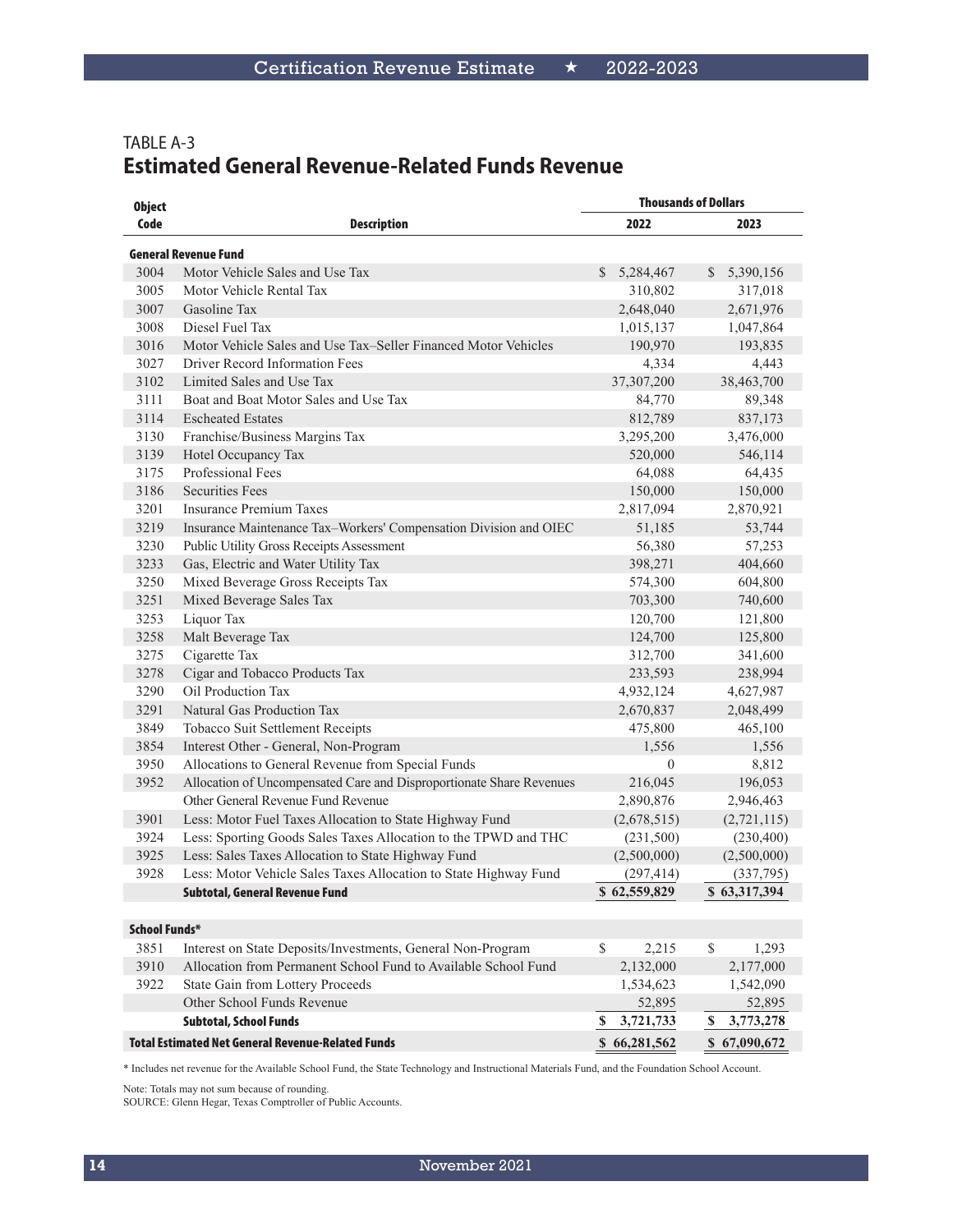| <b>Account</b> |                                                           | <b>Thousands of Dollars</b> |             |
|----------------|-----------------------------------------------------------|-----------------------------|-------------|
| <b>Number</b>  | <b>Account</b>                                            | 2022                        | 2023        |
| 9              | Game, Fish, and Water Safety                              | \$148,845                   | \$149,086   |
| 27             | Coastal Protection                                        | 16,022                      | 16,082      |
| 64             | <b>State Parks</b>                                        | 224,616                     | 215,929     |
| 151            | Clean Air                                                 | 67,573                      | 68,105      |
| 153            | Water Resource Management                                 | 86,282                      | 87,746      |
| 225            | University of Houston Current                             | 78,446                      | 78,446      |
| 238            | University of Texas at Dallas Current                     | 53,632                      | 54,688      |
| 242            | Texas A&M University Current                              | 113,282                     | 113,782     |
| 244            | University of Texas at Arlington Current                  | 68,142                      | 68,706      |
| 248            | University of Texas at Austin Current                     | 113,667                     | 113,667     |
| 249            | University of Texas at San Antonio Current                | 45,065                      | 45,516      |
| 250            | University of Texas at El Paso Current                    | 31,435                      | 32,016      |
| 255            | Texas Tech University Current                             | 58,372                      | 58,372      |
| 258            | University of North Texas Current                         | 48,754                      | 49,724      |
| 259            | Sam Houston State University Current                      | 27,368                      | 27,574      |
| 421            | Criminal Justice Planning                                 | 14,194                      | 14,194      |
| 469            | Compensation to Victims of Crime                          | 58,082                      | 58,345      |
| 549            | Waste Management                                          | 36,449                      | 36,697      |
| 550            | Hazardous and Solid Waste Remediation Fees                | 28,898                      | 29,015      |
| 655            | Petroleum Storage Tank Remediation                        | 16,861                      | 17,121      |
| 5000           | Solid Waste Disposal Fees                                 | 11,606                      | 11,720      |
| 5007           | Commission on State Emergency Communications              | 18,355                      | 18,355      |
| 5025           | Lottery*                                                  | 542,796                     | 542,796     |
| 5050           | 9-1-1 Service Fees                                        | 32,511                      | 32,449      |
| 5064           | Volunteer Fire Department Assistance                      | 21,652                      | 21,642      |
| 5073           | Fair Defense                                              | 31,985                      | 31,985      |
| 5080           | <b>Quality Assurance</b>                                  | 60,057                      | 60,057      |
| 5094           | <b>Operating Permit Fees</b>                              | 39,757                      | 40,093      |
| 5111           | Designated Trauma Facility and EMS                        | 93,045                      | 94,120      |
| 5155           | Oil and Gas Regulation and Cleanup                        | 71,559                      | 73,780      |
|                | Other Accounts                                            | 926,652                     | 942,921     |
|                | <b>Total Estimated General Revenue-Dedicated Accounts</b> | \$3,185,960                 | \$3,204,729 |

#### TABLE A-4 **Estimated General Revenue-Dedicated Accounts Revenue**

\* Net of proceeds to the Foundation School Account and other dedicated accounts.

Note: Totals may not sum because of rounding.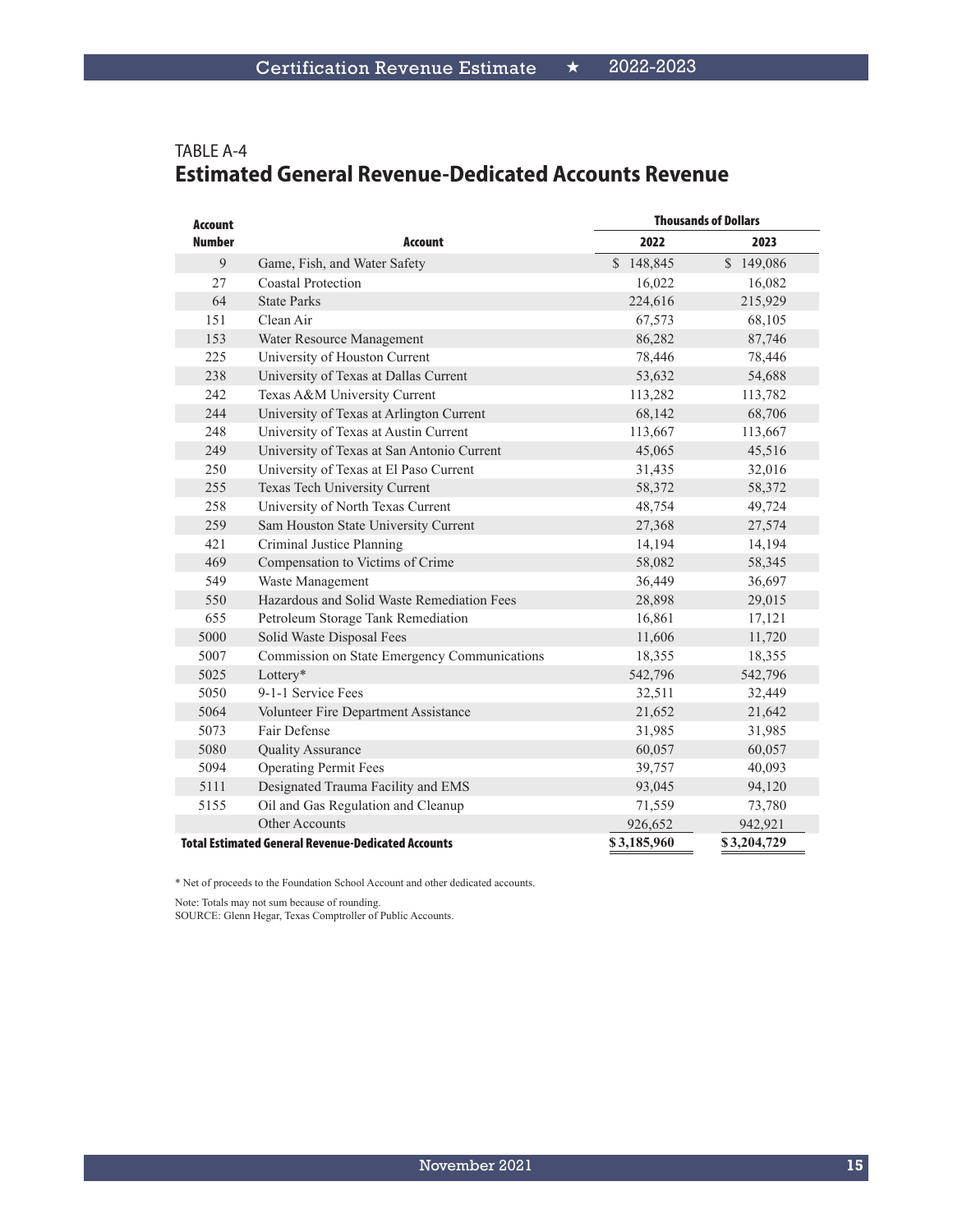# TABLE A-5 **Estimated Federal Income, by Fund or Account**

| <b>Fund/Account</b>                   |                                                              |              | <b>Thousands of Dollars</b> |
|---------------------------------------|--------------------------------------------------------------|--------------|-----------------------------|
| <b>Number</b>                         | <b>Fund or Account</b>                                       | 2022         | 2023                        |
| $\mathbf{1}$                          | General Revenue Fund                                         | \$33,122,977 | \$34,091,172                |
| 6                                     | State Highway Fund                                           | 5,413,924    | 4,054,849                   |
| 9                                     | Game, Fish, and Water Safety Account                         | 58,019       | 58,019                      |
| 37                                    | Federal Child Welfare Service Account                        | 508,663      | 501,158                     |
| 92                                    | <b>Federal Disaster Account</b>                              | 172,645      | 156,103                     |
| 127                                   | Community Affairs Federal Account                            | 280,726      | 282,887                     |
| 148                                   | Federal Health, Education and Welfare Account                | 3,318,429    | 3,318,429                   |
| 171                                   | Federal School Lunch Account                                 | 2,193,694    | 2,193,694                   |
| 222                                   | Department of Public Safety Federal Account                  | 1,850        | 1,850                       |
| 224                                   | Governor's Office Federal Projects Account                   | 115,591      | 123,278                     |
| 273                                   | Federal Health and Health Lab Funding Excess Revenue Account | 301,277      | 301,277                     |
| 325                                   | Coronavirus Relief Fund                                      | 25,988,229   | 10,869,898                  |
| 421                                   | Criminal Justice Planning Account                            | 218,678      | 218,539                     |
| 449                                   | Texas Military Federal Account                               | 68,797       | 67,864                      |
| 469                                   | Compensation to Victims of Crime Account                     | 20,511       | 21,249                      |
| 549                                   | Waste Management Account                                     | 6,750        | 6,750                       |
| 5026                                  | <b>Workforce Commission Federal Account</b>                  | 1,673,774    | 1,667,827                   |
| 5091                                  | Office of Rural Community Affairs Federal Account            | 67,777       | 67,777                      |
|                                       | Other Funds and Accounts                                     | 206,722      | 203,009                     |
| <b>Total Estimated Federal Income</b> |                                                              | \$73,739,033 | \$58,205,629                |

Note: Totals may not sum because of rounding.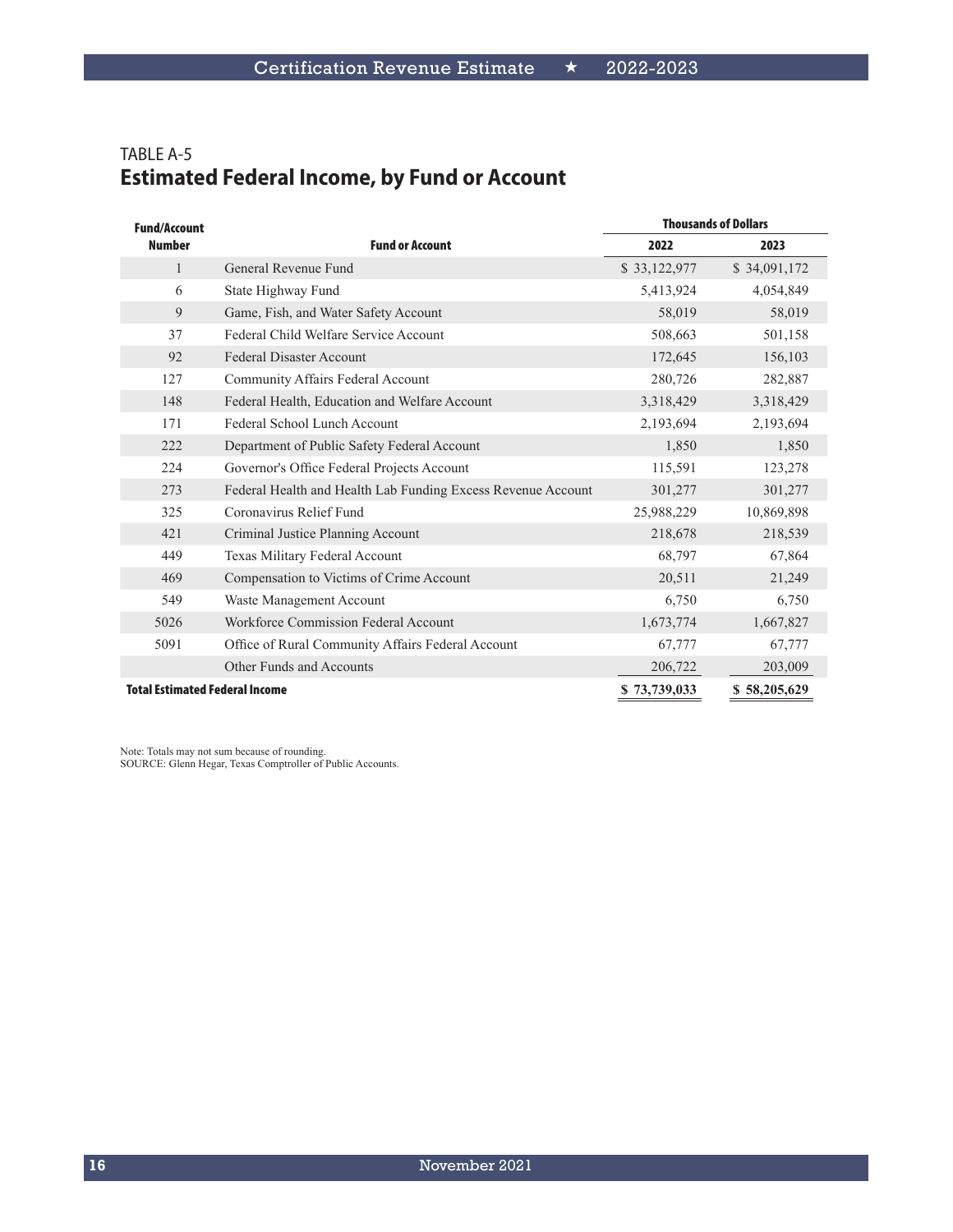#### TABLE A-6 **Estimated Other Funds Revenue, by Fund or Account**

| <b>Fund/Account</b> |                                                                |              | <b>Thousands of Dollars</b> |
|---------------------|----------------------------------------------------------------|--------------|-----------------------------|
| <b>Number</b>       | <b>Fund or Account</b>                                         | 2022         | 2023                        |
| 6                   | State Highway Fund                                             | \$7,454,839  | \$7,580,569                 |
| 11                  | Available University Fund                                      | 1,220,037    | 1,278,669                   |
| 193                 | Foundation School Account/Local Recapture - Attendance Credits | 2,952,198    | 2,792,551                   |
| 304                 | Property Tax Relief Fund                                       | 2,140,787    | 2,282,930                   |
| 365                 | Texas Mobility Fund                                            | 353,975      | 359,302                     |
| 573                 | Judicial Fund                                                  | 80,482       | 80,482                      |
|                     | Disproportionate Share Revenue/State & Local Hospitals         | 3,576,783    | 3,287,919                   |
|                     | <b>Appropriated Receipts</b>                                   | 613,198      | 615,287                     |
|                     | Other Funds                                                    | 4,131,501    | 4,663,179                   |
|                     | <b>Total Estimated Other Funds Revenue</b>                     | \$22,523,800 | \$22,940,888                |

Note: Excludes certain local funds that are appropriated but not deposited in the State Treasury, and deposits by semi-independent agencies. Includes certain state revenue deposited in the State Treasury but not appropriated. Excludes federal income.

Note: Totals may not sum because of rounding.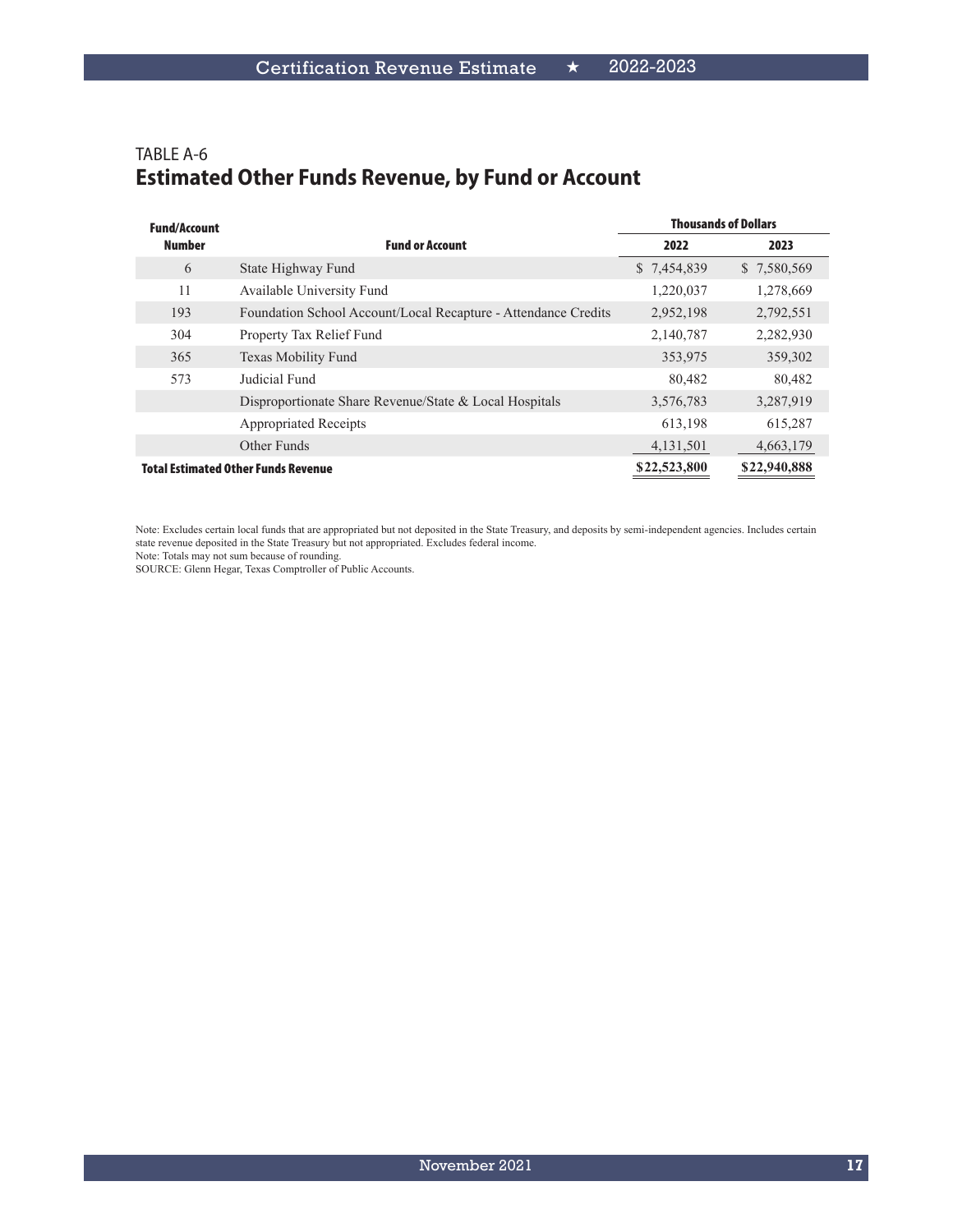## TABLE A-7 **Estimated All Funds Revenue, Excluding Trust Funds**

|                                          | <b>Thousands of Dollars</b> |               |  |
|------------------------------------------|-----------------------------|---------------|--|
| Source                                   | 2022                        | 2023          |  |
| General Revenue-Related                  | \$66,281,562                | \$ 67,090,672 |  |
| General Revenue-Dedicated                | 3,185,960                   | 3,204,729     |  |
| Federal Income                           | 73,739,033                  | 58,205,629    |  |
| Other Funds                              | 22,523,800                  | 22,940,888    |  |
| <b>Total Estimated All Funds Revenue</b> | \$165,730,355               | \$151,441,918 |  |

Note: Excludes local funds and deposits by semi-independent agencies. Includes certain state revenue deposited in the State Treasury but not appropriated.

Note: Totals may not sum because of rounding.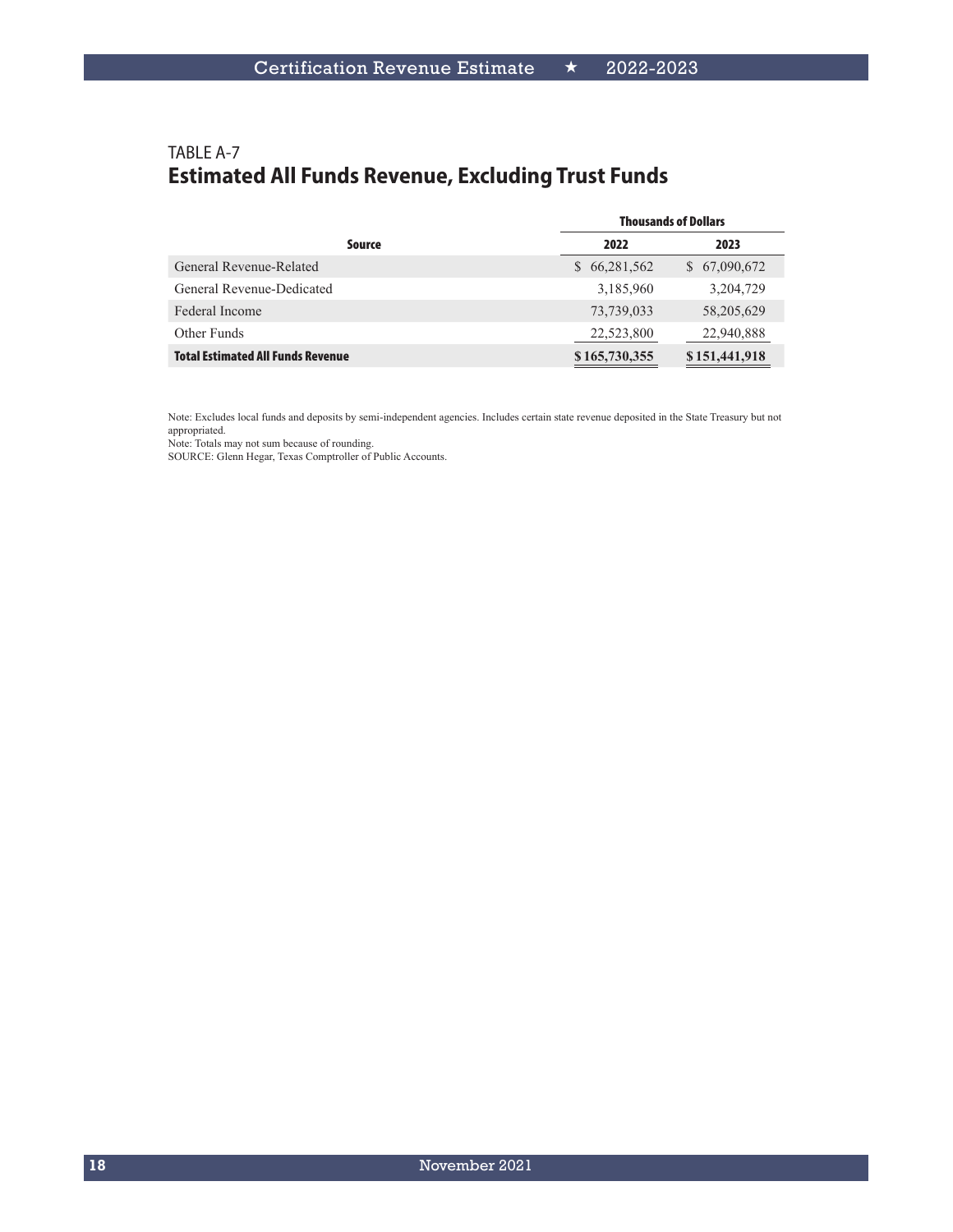#### TABLE A-8 **Estimated Allocations and Transfers from the General Revenue Fund**

|                                                                       | <b>Thousands of Dollars</b> |                          |  |
|-----------------------------------------------------------------------|-----------------------------|--------------------------|--|
|                                                                       | 2022                        | 2023                     |  |
| <b>Allocations and Transfers to Other Funds</b>                       |                             |                          |  |
| Available School Fund-Motor Fuel Taxes                                | $\mathcal{S}$<br>899,737    | 914,081<br>$\mathcal{S}$ |  |
| State Highway Fund-Motor Fuel Taxes                                   | 2,678,515                   | 2,721,115                |  |
| State Highway Fund-Severance Taxes                                    | 1,457,260                   | 2,426,742                |  |
| State Highway Fund-Sales Taxes                                        | 2,500,000                   | 2,500,000                |  |
| State Highway Fund-Motor Vehicle Sales Taxes                          | 297,414                     | 337,795                  |  |
| County and Road District Highway Fund-Motor Fuel Taxes                | 7,300                       | 7,300                    |  |
| Economic Stabilization Fund–Severance Taxes                           | 1,457,260                   | 2,426,742                |  |
| Teacher Retirement System Trust Fund (excl. health insurance)         | 3,145,706                   | 2,578,328                |  |
| <b>Total Allocations and Transfers to Other Funds</b>                 | \$12,443,191                | \$13,912,104             |  |
| Allocations and Transfers to General Revenue-Dedicated Accounts       |                             |                          |  |
| Motor Fuel Allocation to Parks and Wildlife                           | $\mathcal{S}$<br>18,855     | $\mathcal{S}$<br>19,024  |  |
| Motor Fuel Enforcement Allocation                                     | 33,059                      | 33,619                   |  |
| State Parks Account–Sporting Goods Sales Tax (SGST)                   | 170,262                     | 161,575                  |  |
| Texas Recreation and Parks Account–SGST                               | 13,577                      | 13,587                   |  |
| Parks and Wildlife Conservation Capital Account-SGST                  | 26,069                      | 33,738                   |  |
| Large County and Municipal Recreation and Parks Account-SGST          | 5,387                       | 5,372                    |  |
| Historic Sites Account-SGST                                           | 16,205                      | 16,128                   |  |
| Foundation School Account-Occupation Taxes                            | 2,734,229                   | 2,518,831                |  |
| Hotel Occupancy Tax-Economic Development                              | 43,333                      | 45,509                   |  |
| Alcoholic Beverage Taxes-Specialty Court                              | 12,776                      | 13,454                   |  |
| Texas Department of Insurance Operating Account-Insurance             |                             |                          |  |
| Maintenance Taxes and Fees                                            | 143,051                     | 145,220                  |  |
| Rural Volunteer Fire Department Insurance Account-Sales Tax           | 2,160                       | 2,280                    |  |
| Total Allocations and Transfers to General Revenue–Dedicated Accounts | 3,218,963<br>$\mathbf S$    | \$3,008,337              |  |
| <b>Total Allocations and Transfers from General Revenue</b>           | \$15,662,154                | \$16,920,442             |  |

#### Details of the Economic Stabilization Fund - Cash Basis Reporting

| <b>Total Beginning Balance*</b>                  | \$10,274,492   | \$10,057,168    |
|--------------------------------------------------|----------------|-----------------|
| <b>Transfers, Interest and Investment Income</b> |                |                 |
| Oil Production Tax Transfer                      | 1,093,973      | 1,650,095       |
| Natural Gas Production Tax Transfer              | 363,287        | 776,648         |
| Unencumbered Balance Transfer                    | $\theta$       | $\theta$        |
| Interest Income                                  | 6,350          | 16,744          |
| Investment Income                                | 83,429         | 114,836         |
| <b>Total Transfers and Interest Income</b>       | 1,547,039<br>S | 2,558,323<br>S. |
|                                                  |                |                 |
| <b>Appropriations</b>                            | 1,764,363      |                 |
| <b>Total Ending Balance of ESF</b>               | 10,057,168     | 12,615,491      |

\*The total beginning balance includes cash balance in the State Treasury and invested balance with the Texas Treasury Safekeeping Trust Company. Invested balance and gain on those investments are based on the projected earnings as of October 27, 2021.

Note: Totals may not sum because of rounding.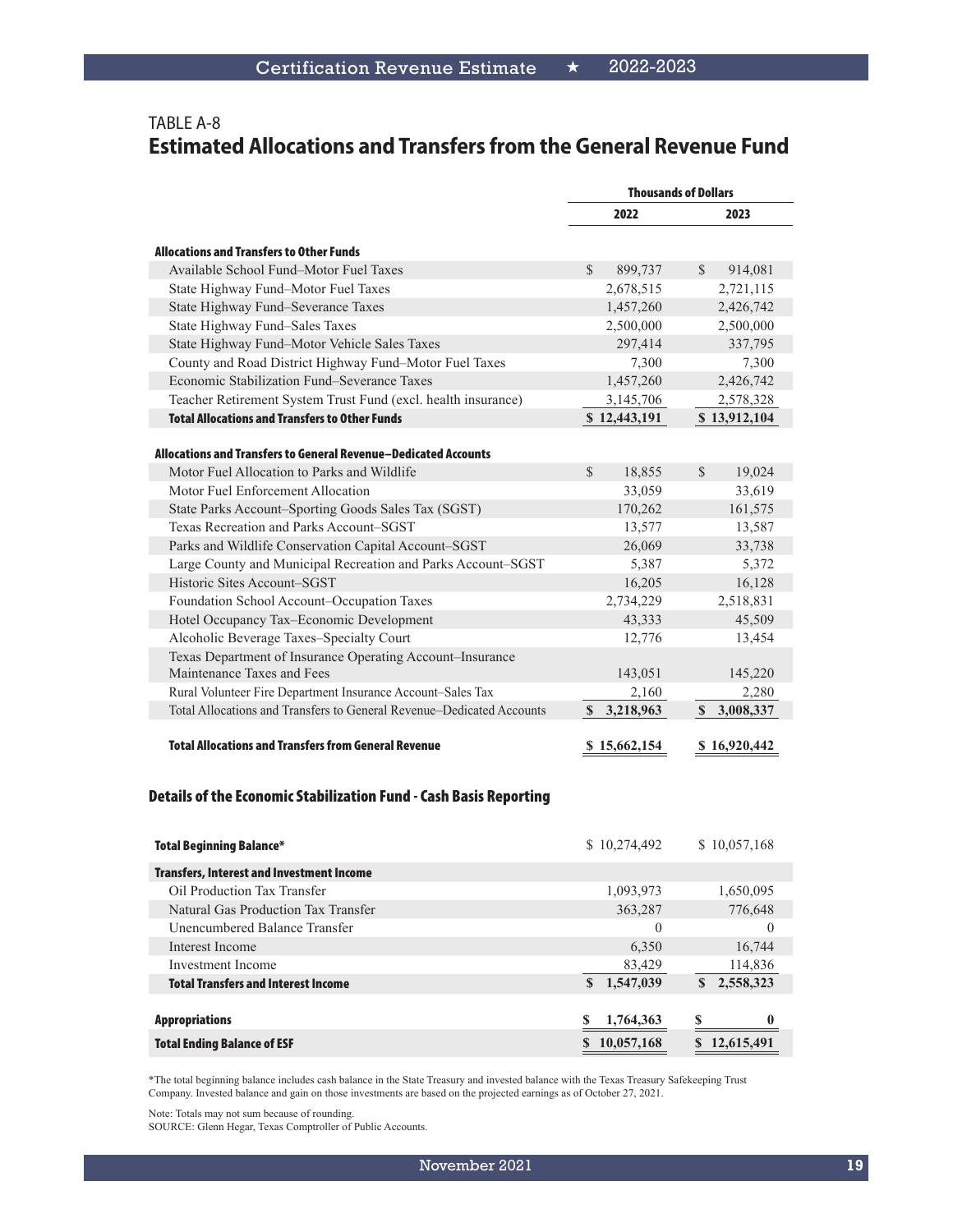# TABLE A-9 **Available School Fund and State Technology and Instructional Materials Fund Estimated Balances, Revenue and Expenditures**

|                                                                                     | <b>Thousands of Dollars</b> |              |               |           |
|-------------------------------------------------------------------------------------|-----------------------------|--------------|---------------|-----------|
|                                                                                     |                             | 2022         |               | 2023      |
| <b>Beginning Cash Balances</b>                                                      |                             |              |               |           |
| Available School Fund                                                               | $\mathcal{S}$               | 26,810       | \$            | 18,476    |
| State Technology and Instructional Materials Fund                                   |                             | 437,309      |               | 448,185   |
| <b>Total Beginning Cash Balances</b>                                                | $\mathbf{\$}$               | 464,119      | $\mathbf{s}$  | 466,661   |
| <b>Estimated Revenue</b>                                                            |                             |              |               |           |
| <b>Available School Fund</b>                                                        |                             |              |               |           |
| Total Return Allocation from Permanent School Fund                                  | S.                          | 2,132,000    | S.            | 2,177,000 |
| Interest on State Deposits/Investments, General Non-Program                         |                             | 359          |               | 807       |
| Allocation from General Revenue Fund                                                |                             | 899,737      |               | 914,081   |
| <b>Total Estimated Available School Fund Revenue</b>                                | $\mathbf{s}$                | 3,032,096    | <sup>\$</sup> | 3,091,888 |
| <b>State Technology and Instructional Materials Fund</b>                            |                             |              |               |           |
| Sale of Textbooks                                                                   | $\mathcal{S}$               | $\theta$     | $\mathcal{S}$ | $\theta$  |
| Interest on State Deposits/Investments, General Non-Program                         |                             | 1,856        |               | 486       |
| Other Revenue                                                                       |                             | $\Omega$     |               | $\theta$  |
| Total Estimated State Technology and Instructional Materials Fund<br><b>Revenue</b> | $\mathbf S$                 | 1,856        | \$            | 486       |
| <b>Total Estimated Revenue and Beginning Cash Balances</b>                          | \$                          | 3,498,071    | $\mathbf S$   | 3,559,035 |
| <b>Estimated Expenditures</b>                                                       |                             |              |               |           |
| State Technology and Instructional Materials*                                       | $\mathcal{S}$               | 414,759      | $\mathbb{S}$  | 10,000    |
| Administration-State Technology and Instructional Materials Fund                    |                             | 2,271        |               | 2,271     |
| Administration-Available School Fund                                                |                             | $\mathbf{0}$ |               | $\theta$  |
| Per Capita Apportionment                                                            |                             |              |               |           |
| 4,954,169 (prior year ADA) @ \$528                                                  |                             | 2,614,380    |               |           |
| 5,127,583 (prior year ADA) @ \$609                                                  |                             |              |               | 3,124,100 |
| <b>Total Estimated Expenditures</b>                                                 | <sup>S</sup>                | 3,031,410    | <sup>S</sup>  | 3,136,371 |
| <b>Ending Cash Balance</b>                                                          | <b>S</b>                    | 466,661      | S             | 422,664   |

\* Represents only state revenue.

Note: Totals may not sum because of rounding.

SOURCE: Glenn Hegar, Texas Comptroller of Public Accounts; and Legislative Budget Board.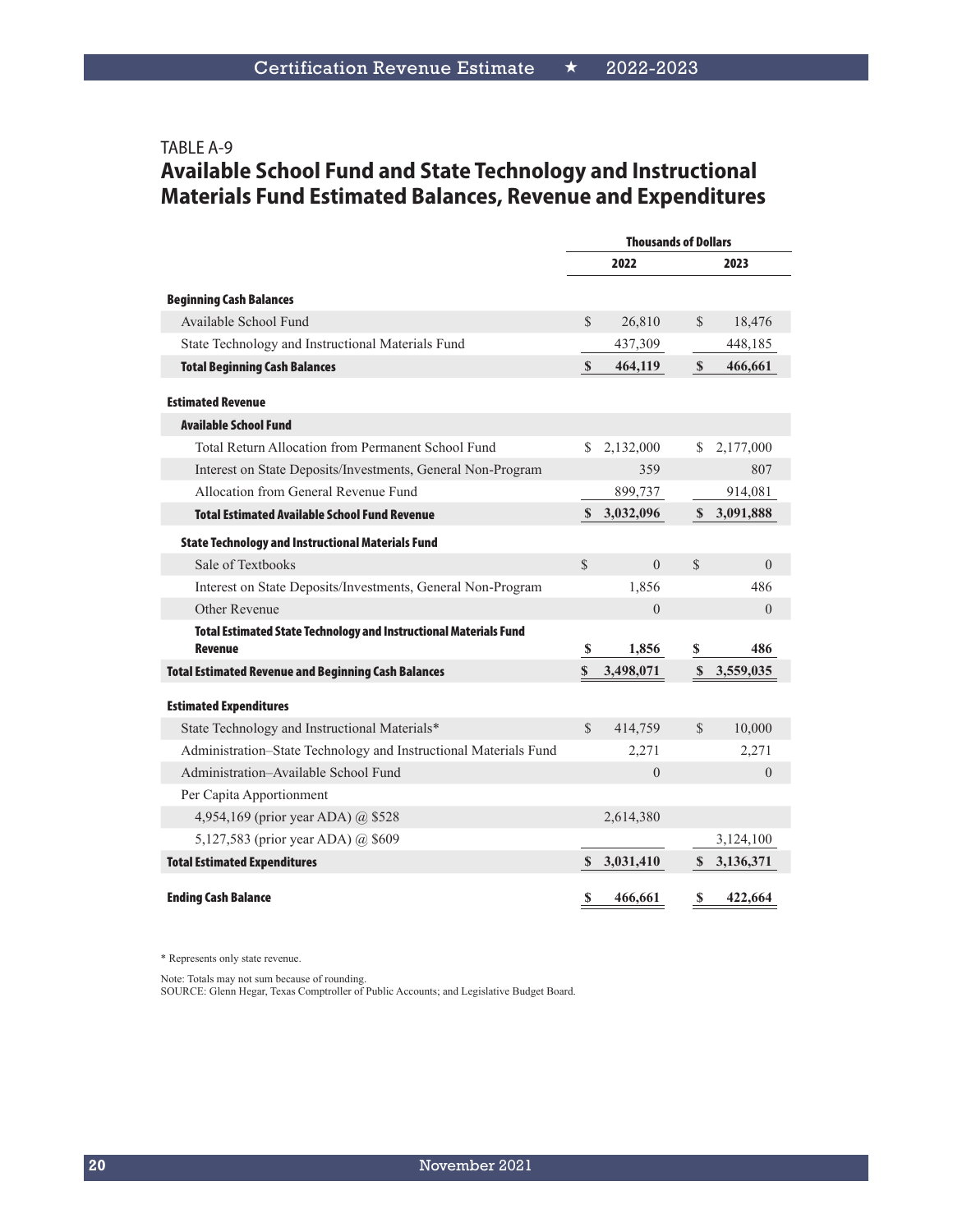#### TABLE A-10

#### **Foundation School Program and Other School Programs Funded Through State General Revenue-Related Funds, the Property Tax Relief and Tax Reduction and Excellence in Education Funds, and Local Funds**

|                                                | <b>Thousands of Dollars</b> |                 |  |
|------------------------------------------------|-----------------------------|-----------------|--|
|                                                | 2022                        | 2023            |  |
| <b>Cost of Public School Programs</b>          |                             |                 |  |
| State Share of the Foundation School Program   | \$21,871,364                | \$24,104,806    |  |
| State Share of Other School Programs           | 17,136                      | 17,136          |  |
| Local Recapture-Attendance Credits             | 2,952,198                   | 2,792,551       |  |
| Local Funds Assignment and Other Local Funds   | 25,737,346                  | 26,195,506      |  |
| <b>Total Cost of Public School Programs</b>    | \$50,578,043                | \$53,109,998    |  |
| <b>Funding</b>                                 |                             |                 |  |
| <b>State Funds</b>                             |                             |                 |  |
| Available School Fund                          | S.<br>2,614,380             | 3,124,100<br>S. |  |
| Foundation School Account-Opening Balance      | 848,080                     | $\Omega$        |  |
| Foundation School Account-Occupation Taxes     | 2,734,229                   | 2,518,831       |  |
| Foundation School Account-Lottery Proceeds     | 1,534,623                   | 1,542,090       |  |
| <b>General Revenue</b>                         | 9,825,000                   | 13,053,740      |  |
| Property Tax Relief Fund                       | 3,140,787                   | 2,282,930       |  |
| Tax Reduction and Excellence in Education Fund | 1,191,400                   | 1,245,000       |  |
| <b>Total State Funds</b>                       | \$21,888,500                | \$23,766,691    |  |
| <b>Local Funds</b>                             |                             |                 |  |
| Local Recapture–Attendance Credits             | 2,952,198                   | 2,792,551       |  |
| Local Funds Assignment and Other Local Funds   | 25,737,346                  | 26,195,506      |  |
| <b>Total Local Funds</b>                       | \$28,689,544                | \$28,988,057    |  |
| <b>Total State and Local Funding*</b>          | \$50,578,043                | \$52,754,748    |  |

#### Sources of Property Tax Relief Fund Revenue

|                                                                  | <b>Thousands of Dollars</b> |           |   |           |
|------------------------------------------------------------------|-----------------------------|-----------|---|-----------|
|                                                                  |                             | 2022      |   | 2023      |
| <b>Beginning Cash Balance</b>                                    | S                           | 1,000,000 | S | $\theta$  |
| Revenue                                                          |                             |           |   |           |
| 3004 Motor Vehicle Sales and Use Tax                             |                             | 30,121    |   | 30,724    |
| 3130 Franchise/Business Margins Tax                              |                             | 1,412,200 |   | 1,489,700 |
| 3275 Cigarette Tax                                               |                             | 676,400   |   | 738,900   |
| 3278 Cigar and Tobacco Products Tax                              |                             | 21,307    |   | 22,405    |
| 3851 Interest on State Deposits/Investments, General Non-Program |                             | 759       |   | 1,201     |
| <b>Total Revenue</b>                                             |                             | 2,140,787 |   | 2,282,930 |
| <b>Net Transfers</b>                                             |                             | $\theta$  |   | $\theta$  |
| <b>Appropriations</b>                                            |                             | 3,140,787 |   | 2,282,930 |
| <b>Ending Cash Balance</b>                                       | S                           | 0         |   |           |

\*As appropriated in SB 1, 87th Legislature, Regular Session.

Note: Totals may not sum because of rounding.

SOURCE: Glenn Hegar, Texas Comptroller of Public Accounts; and Legislative Budget Board.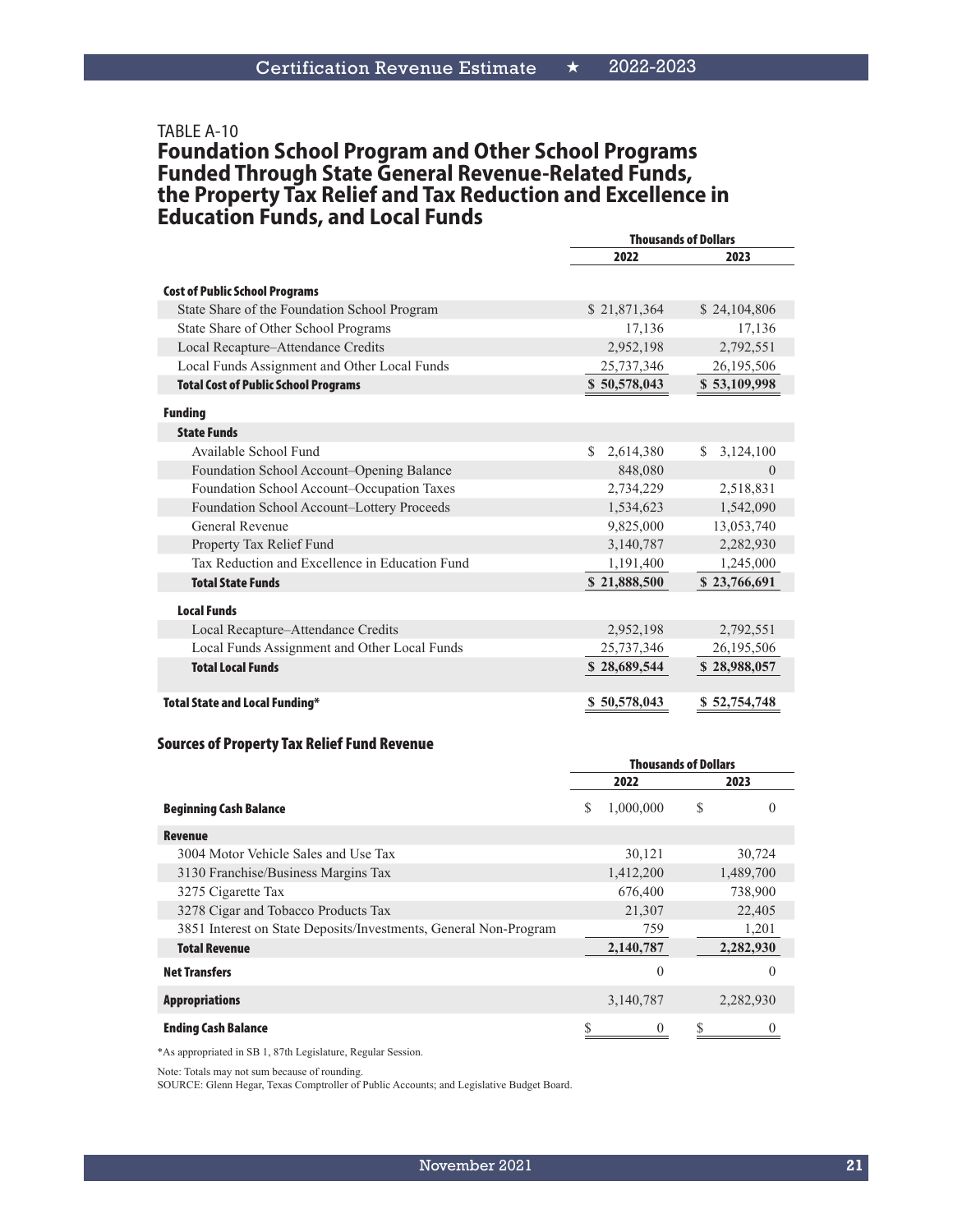# TABLE A-11 **Sources of State Highway Fund Revenue**

| <b>Object</b>         |                                                             |                         | <b>Thousands of Dollars</b> |
|-----------------------|-------------------------------------------------------------|-------------------------|-----------------------------|
| Code                  | <b>Description</b>                                          | 2022                    | 2023                        |
|                       |                                                             |                         |                             |
| <b>State Revenue</b>  |                                                             |                         |                             |
| 3010                  | Motor Fuel Lubricants Sales Tax                             | $\mathcal{S}$<br>37,500 | $\mathcal{S}$<br>38,000     |
| 3014                  | Motor Vehicle Registration Fees                             | 1,615,657               | 1,656,048                   |
| 3018                  | Special Vehicle Permits Fees                                | 125,119                 | 127,557                     |
| 3752                  | Sale of Publications/Advertising                            | 4,683                   | 4,729                       |
| 3767                  | Supplies/Equipment/Services-Federal/Other                   | 20,474                  | 20,679                      |
| 3851                  | Interest on State Deposits/Investments, General Non-Program | 13,013                  | 12,411                      |
| 3901                  | Motor Fuel Taxes Allocation                                 | 2,678,515               | 2,721,115                   |
| 3969                  | Severance Taxes Allocation                                  | 1,457,260               | 2,426,742                   |
| 3925                  | <b>Sales Taxes Allocation</b>                               | 2,500,000               | 2,500,000                   |
| 3928                  | Motor Vehicle Sales Taxes Allocation                        | 297,414                 | 337,795                     |
|                       | Other Revenue                                               | 162,464                 | 162,235                     |
|                       | <b>Total State Revenue</b>                                  | 8,912,099<br><b>S</b>   | \$10,007,311                |
|                       |                                                             |                         |                             |
| <b>Federal Income</b> |                                                             |                         |                             |
| 3001                  | Federal Receipts Matched–Transportation Programs*           | 5,413,924<br>S.         | 4,054,849                   |
| 3701                  | Federal Receipts Not Matched–Other Programs                 | $\overline{0}$          | $\mathbf{0}$                |
|                       | <b>Total Federal Income</b>                                 | \$ 5,413,924            | S<br>4,054,849              |
|                       |                                                             |                         |                             |
|                       | <b>Total State Highway Fund Revenue</b>                     | \$14,326,023            | \$14,062,160                |

\*The estimate for Federal Income is based on the Texas Department of Transportation's September cash forecast.

Note: Totals may not sum because of rounding.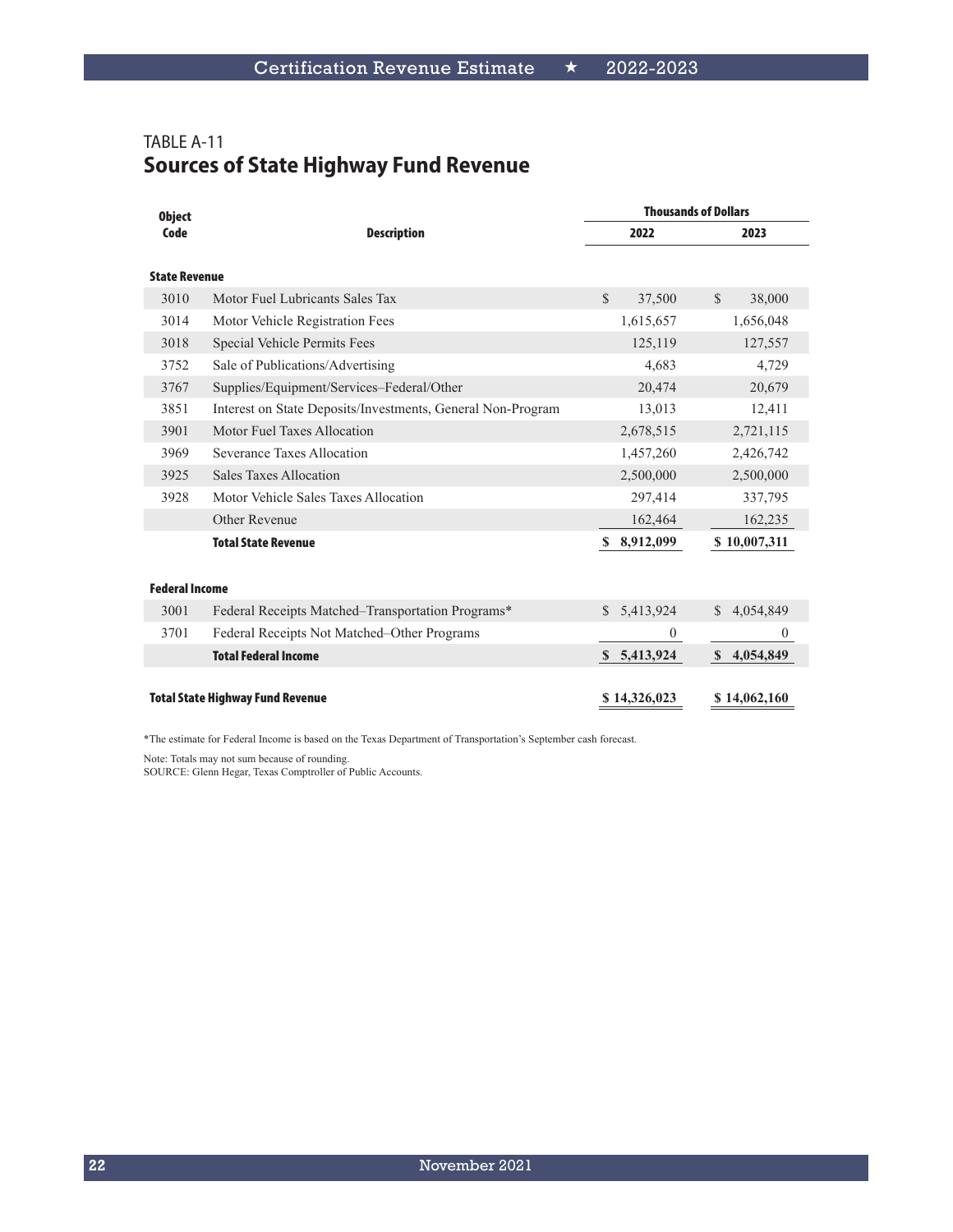## TABLE A-12 **State Revenue, by Source and Fiscal Year General Revenue-Related**

|                                              |                       |                       | <b>Thousands of Dollars</b> |                          |
|----------------------------------------------|-----------------------|-----------------------|-----------------------------|--------------------------|
|                                              | 2020<br><b>Actual</b> | 2021<br><b>Actual</b> | 2022<br><b>Estimated</b>    | 2023<br><b>Estimated</b> |
| <b>Tax Collections</b>                       |                       |                       |                             |                          |
| <b>Sales Taxes</b>                           | \$30,799,500          | \$32,253,565          | \$34,660,470                | \$35,822,648             |
| Motor Vehicle Sales and Rental Taxes         | 4,773,615             | 5,445,758             | 5,522,221                   | 5,596,610                |
| Motor Fuel Taxes                             | 913,780               | 1,013,339             | 990,649                     | 1,004,894                |
| Franchise Tax                                | 3,055,377             | 3,170,881             | 3,295,200                   | 3,476,000                |
| Oil Production Tax                           | 3,229,347             | 3,449,132             | 4,932,124                   | 4,627,987                |
| <b>Insurance Taxes</b>                       | 2,740,586             | 2,698,504             | 2,960,867                   | 3,016,910                |
| Cigarette and Tobacco Taxes                  | 546,724               | 590,222               | 546,293                     | 580,594                  |
| Natural Gas Production Tax                   | 925,473               | 1,568,542             | 2,670,837                   | 2,048,499                |
| Alcoholic Beverages Taxes                    | 1,125,322             | 1,257,444             | 1,542,600                   | 1,612,100                |
| Hotel Occupancy Tax                          | 470,703               | 487,815               | 520,000                     | 546,114                  |
| <b>Utility Taxes</b>                         | 478,155               | 538,815               | 489,181                     | 497,572                  |
| <b>Other Taxes</b>                           | 138,326               | 92,581                | 118,978                     | 123,585                  |
| <b>Total Tax Collections</b>                 | \$49,196,907          | \$52,566,598          | \$58,249,420                | \$58,953,513             |
|                                              |                       |                       |                             |                          |
| <b>Revenue By Source</b>                     |                       |                       |                             |                          |
| <b>Tax Collections</b>                       | \$49,196,907          | \$52,566,598          | \$58,249,420                | \$58,953,513             |
| Licenses, Fees, Fines, and Penalties         | 1,439,320             | 1,398,708             | 1,384,491                   | 1,396,182                |
| <b>State Health Service Fees and Rebates</b> | 985,540               | 827,438               | 1,046,912                   | 1,072,004                |
| Net Lottery Proceeds                         | 1,655,764             | 1,884,455             | 1,534,623                   | 1,542,090                |
| Land Income                                  | 6,389                 | 3,628                 | 4,397                       | 4,599                    |
| Interest and Investment Income               | 1,729,079             | 1,704,891             | 2,151,565                   | 2,190,969                |
| Settlements of Claims                        | 594,637               | 713,540               | 516,167                     | 505,467                  |
| <b>Escheated Estates</b>                     | 715,456               | 792,564               | 812,789                     | 837,173                  |
| Sales of Goods and Services                  | 125,203               | 140,426               | 125,628                     | 125,628                  |
| Other Revenue                                | 534,852               | 472,664               | 455,570                     | 463,047                  |
| <b>Total Net Revenue</b>                     | \$56,983,148          | \$60,504,913          | \$66,281,562                | \$67,090,672             |

Note: Totals may not sum because of rounding.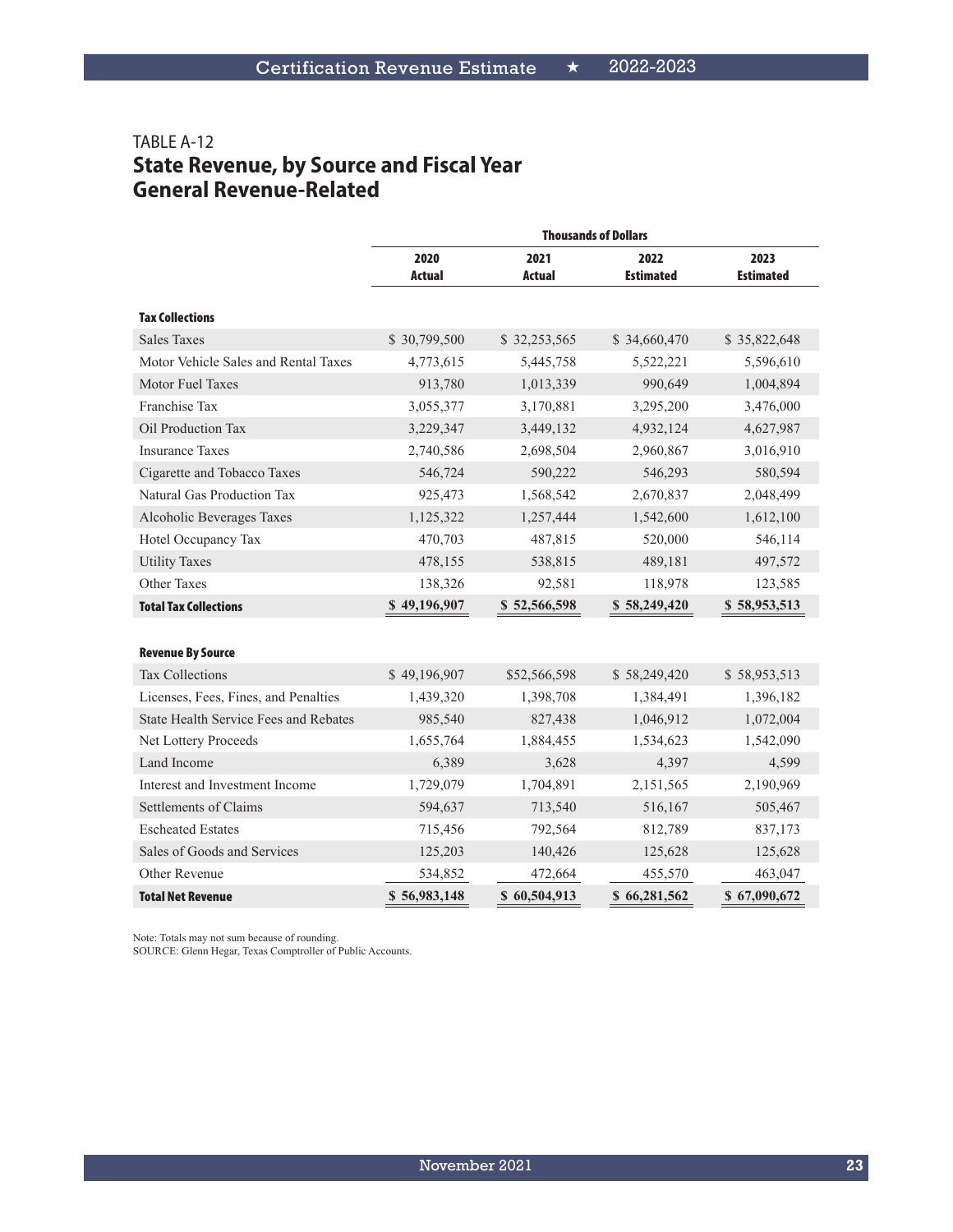#### TABLE A-13 **Percent Change in State Revenue, by Source and Fiscal Year General Revenue-Related**

|                                              | 2020<br>Actual | 2021<br><b>Actual</b> | 2022<br><b>Estimated</b> | 2023<br><b>Estimated</b> |
|----------------------------------------------|----------------|-----------------------|--------------------------|--------------------------|
| <b>Tax Collections</b>                       |                |                       |                          |                          |
| <b>Sales Taxes</b>                           | $3.2\%$        | $4.7\%$               | $7.5\%$                  | $3.4\%$                  |
| Motor Vehicle Sales and Rental Taxes         | (3.9)          | 14.1                  | 1.4                      | 1.3                      |
| <b>Motor Fuel Taxes</b>                      | (9.4)          | 10.9                  | (2.2)                    | 1.4                      |
| Franchise Tax                                | 3.1            | 3.8                   | 3.9                      | 5.5                      |
| Oil Production Tax                           | (16.9)         | 6.8                   | 43.0                     | (6.2)                    |
| <b>Insurance Taxes</b>                       | 5.5            | (1.5)                 | 9.7                      | 1.9                      |
| Cigarette and Tobacco Taxes                  | (8.0)          | 8.0                   | (7.4)                    | 6.3                      |
| Natural Gas Production Tax                   | (45.1)         | 69.5                  | 70.3                     | (23.3)                   |
| Alcoholic Beverages Taxes                    | (17.8)         | 11.7                  | 22.7                     | 4.5                      |
| Hotel Occupancy Tax                          | (26.0)         | 3.6                   | 6.6                      | 5.0                      |
| <b>Utility Taxes</b>                         | 1.4            | 12.7                  | (9.2)                    | 1.7                      |
| Other Taxes                                  | (35.2)         | (33.1)                | 28.5                     | 3.9                      |
| <b>Total Tax Collections</b>                 | $(2.1) \%$     | $6.8 \%$              | $10.8~\%$                | $1.2\%$                  |
|                                              |                |                       |                          |                          |
| <b>Revenue By Source</b>                     |                |                       |                          |                          |
| <b>Tax Collections</b>                       | $(2.1) \%$     | $6.8\%$               | $10.8\%$                 | $1.2\%$                  |
| Licenses, Fees, Fines, and Penalties         | 1.7            | (2.8)                 | (1.0)                    | 0.8                      |
| <b>State Health Service Fees and Rebates</b> | (6.9)          | (16.0)                | 26.5                     | 2.4                      |
| Net Lottery Proceeds                         | 8.7            | 13.8                  | (18.6)                   | 0.5                      |
| Land Income                                  | (18.6)         | (43.2)                | 21.2                     | 4.6                      |
| Interest and Investment Income               | 2.5            | (1.4)                 | 26.2                     | 1.8                      |
| Settlements of Claims                        | (3.7)          | 20.0                  | (27.7)                   | (2.1)                    |
| <b>Escheated Estates</b>                     | 3.2            | 10.8                  | 2.6                      | 3.0                      |
| Sales of Goods and Services                  | (5.7)          | 12.2                  | (10.5)                   | 0.0                      |
| Other Revenue                                | 6.7            | (11.6)                | (3.6)                    | 1.6                      |
| <b>Total Net Revenue</b>                     | $(1.5) \%$     | $6.2 \%$              | $9.5\%$                  | $1.2\%$                  |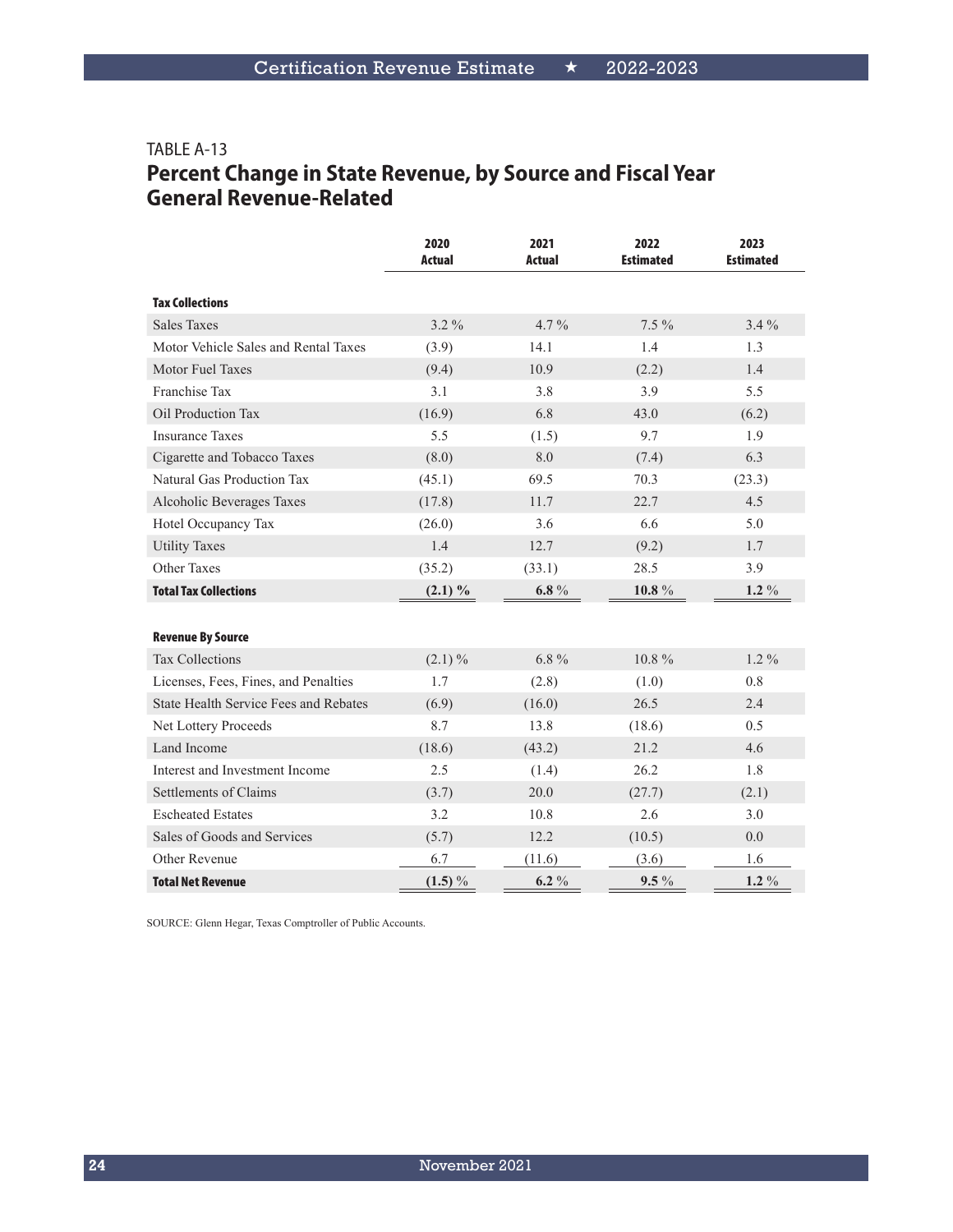#### TABLE A-14 **State Revenue, by Source and Biennium General Revenue-Related**

|                                       | <b>Thousands of Dollars</b> |                            |                             |  |  |
|---------------------------------------|-----------------------------|----------------------------|-----------------------------|--|--|
|                                       | 2018-19<br><b>Actual</b>    | 2020-21<br>Actual          | 2022-23<br><b>Estimated</b> |  |  |
| <b>Tax Collections</b>                |                             |                            |                             |  |  |
| <b>Sales Taxes</b>                    | \$.<br>60,727,319           | <sup>S</sup><br>63,053,065 | 70,483,118<br>S             |  |  |
| Motor Vehicle Sales and Rental Taxes  | 9,897,902                   | 10,219,373                 | 11,118,831                  |  |  |
| Motor Fuel Taxes                      | 1,988,997                   | 1,927,120                  | 1,995,543                   |  |  |
| Franchise Tax                         | 5,791,958                   | 6,226,258                  | 6,771,200                   |  |  |
| Oil Production Tax                    | 7,278,341                   | 6,678,479                  | 9,560,111                   |  |  |
| <b>Insurance Taxes</b>                | 5,105,102                   | 5,439,090                  | 5,977,777                   |  |  |
| Cigarette and Tobacco Taxes           | 1,155,971                   | 1,136,946                  | 1,126,887                   |  |  |
| Natural Gas Production Tax            | 3,116,787                   | 2,494,015                  | 4,719,336                   |  |  |
| Alcoholic Beverages Taxes             | 2,661,391                   | 2,382,766                  | 3,154,700                   |  |  |
| Hotel Occupancy Tax                   | 1,237,354                   | 958,518                    | 1,066,114                   |  |  |
| <b>Utility Taxes</b>                  | 923,753                     | 1,016,969                  | 986,753                     |  |  |
| <b>Other Taxes</b>                    | 419,005                     | 230,907                    | 242,563                     |  |  |
| <b>Total Tax Collections</b>          | \$100,303,880               | \$101,763,505              | \$117,202,933               |  |  |
|                                       |                             |                            |                             |  |  |
| <b>Revenue By Source</b>              |                             |                            |                             |  |  |
| <b>Tax Collections</b>                | \$100,303,880               | \$101,763,505              | \$117,202,933               |  |  |
| Licenses, Fees, Fines, and Penalties  | 2,827,193                   | 2,838,028                  | 2,780,673                   |  |  |
| State Health Service Fees and Rebates | 2,317,376                   | 1,812,979                  | 2,118,916                   |  |  |
| Net Lottery Proceeds                  | 2,907,636                   | 3,540,218                  | 3,076,713                   |  |  |
| Land Income                           | 3,834                       | 10,018                     | 8,996                       |  |  |
| Interest and Investment Income        | 2,933,745                   | 3,433,970                  | 4,342,534                   |  |  |
| Settlements of Claims                 | 1,135,150                   | 1,308,177                  | 1,021,634                   |  |  |
| <b>Escheated Estates</b>              | 1,329,612                   | 1,508,021                  | 1,649,962                   |  |  |
| Sales of Goods and Services           | 260,803                     | 265,629                    | 251,256                     |  |  |
| Other Revenue                         | 1,002,958                   | 1,007,516                  | 918,617                     |  |  |
| <b>Total Net Revenue</b>              | \$115,022,186               | \$117,488,061              | \$133,372,234               |  |  |

Note: Totals may not sum because of rounding.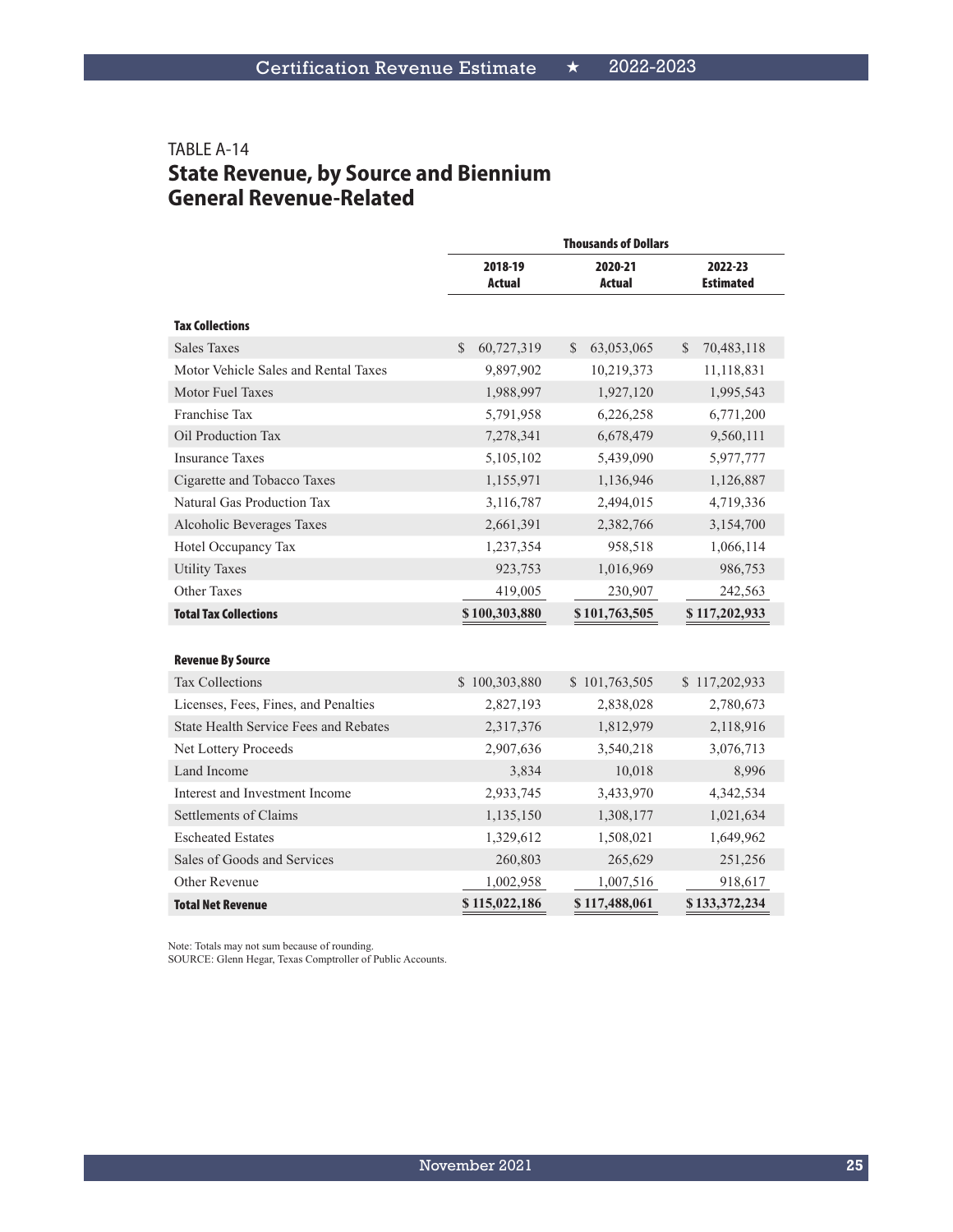# TABLE A-15 **Percent Change in State Revenue, by Source and Biennium General Revenue-Related**

|                                              | 2018-19<br><b>Actual</b> | 2020-21<br><b>Actual</b> | 2022-23<br><b>Estimated</b> |
|----------------------------------------------|--------------------------|--------------------------|-----------------------------|
| <b>Tax Collections</b>                       |                          |                          |                             |
| <b>Sales Taxes</b>                           | $6.7\%$                  | $3.8\%$                  | $11.8\%$                    |
| Motor Vehicle Sales and Rental Taxes         | 9.1                      | 3.2                      | 8.8                         |
| Motor Fuel Taxes                             | 5.4                      | (3.1)                    | 3.6                         |
| Franchise Tax                                | 3.9                      | 7.5                      | 8.8                         |
| Oil Production Tax                           | 91.0                     | (8.2)                    | 43.1                        |
| <b>Insurance Taxes</b>                       | 11.0                     | 6.5                      | 9.9                         |
| Cigarette and Tobacco Taxes                  | (2.6)                    | (1.6)                    | (0.9)                       |
| Natural Gas Production Tax                   | 99.6                     | (20.0)                   | 89.2                        |
| Alcoholic Beverages Taxes                    | 10.9                     | (10.5)                   | 32.4                        |
| Hotel Occupancy Tax                          | 17.6                     | (22.5)                   | 11.2                        |
| <b>Utility Taxes</b>                         | 5.7                      | 10.1                     | (3.0)                       |
| <b>Other Taxes</b>                           | 135.5                    | (44.9)                   | 5.0                         |
| <b>Total Tax Collections</b>                 | 12.5 %                   | $1.5\%$                  | 15.2 %                      |
|                                              |                          |                          |                             |
| <b>Revenue By Source</b>                     |                          |                          |                             |
| <b>Tax Collections</b>                       | 12.5 %                   | $1.5\%$                  | 15.2 %                      |
| Licenses, Fees, Fines, and Penalties         | (1.9)                    | 0.4                      | (2.0)                       |
| <b>State Health Service Fees and Rebates</b> | (12.6)                   | (21.8)                   | 16.9                        |
| Net Lottery Proceeds                         | 16.1                     | 21.8                     | (13.1)                      |
| Land Income                                  | (86.8)                   | 161.3                    | (10.2)                      |
| Interest and Investment Income               | 35.3                     | 17.1                     | 26.5                        |
| Settlements of Claims                        | 3.3                      | 15.2                     | (21.9)                      |
| <b>Escheated Estates</b>                     | (12.9)                   | 13.4                     | 9.4                         |
| Sales of Goods and Services                  | 6.2                      | 1.9                      | (5.4)                       |
| Other Revenue                                | 21.3                     | 0.5                      | (8.8)                       |
| <b>Total Net Revenue</b>                     | 11.6 %                   | $2.1\%$                  | $13.5\%$                    |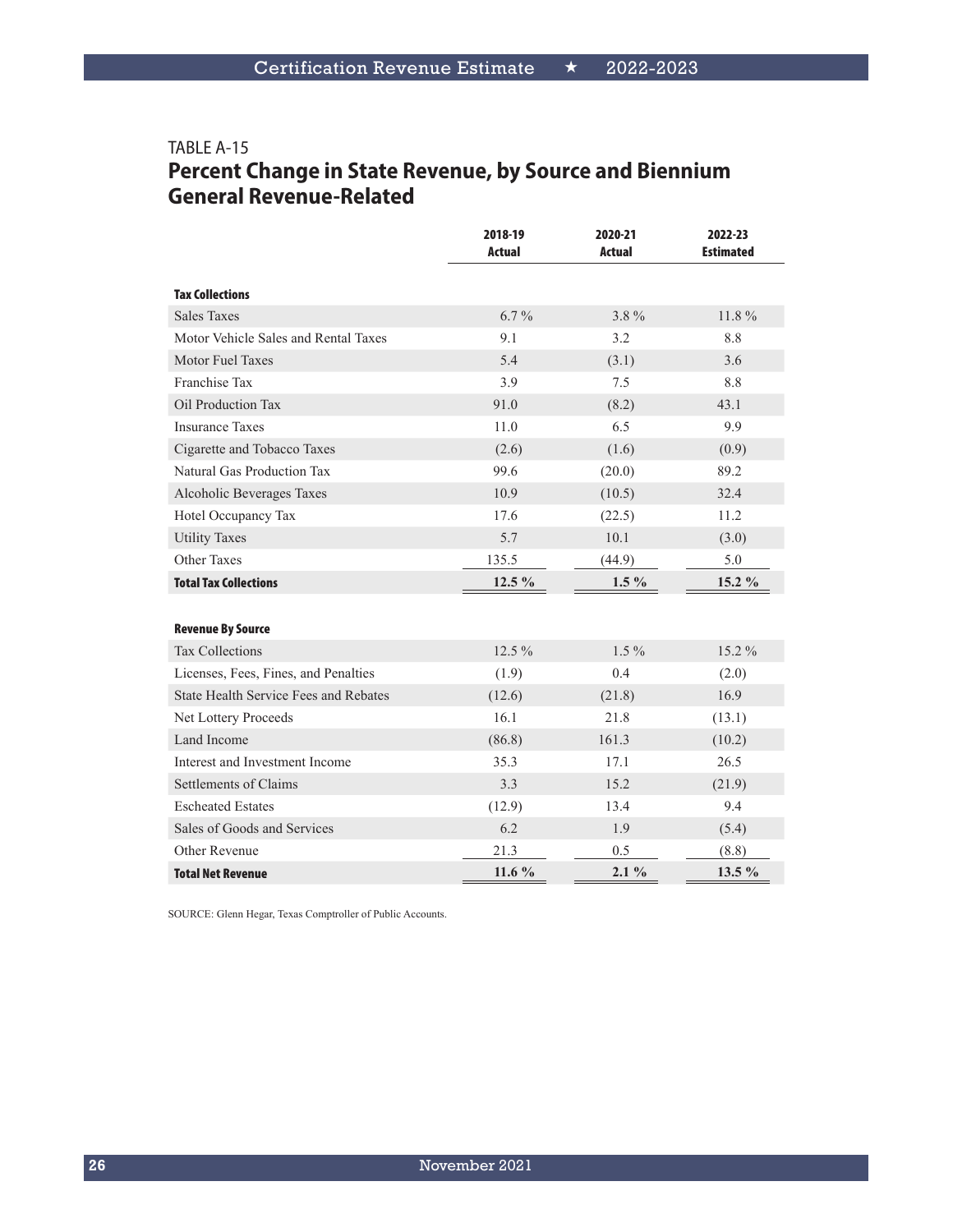# TABLE A-16 **State Revenue, by Source and Fiscal Year All Funds, Excluding Trust Funds**

|                                              |                |                | <b>Thousands of Dollars</b> |                          |
|----------------------------------------------|----------------|----------------|-----------------------------|--------------------------|
|                                              | 2020<br>Actual | 2021<br>Actual | 2022<br><b>Estimated</b>    | 2023<br><b>Estimated</b> |
| <b>Tax Collections</b>                       |                |                |                             |                          |
| <b>Sales Taxes</b>                           | \$34,099,115   | \$36,019,605   | \$38,625,332                | \$39,840,751             |
| Motor Vehicle Sales and Rental Taxes         | 4,815,240      | 5,730,934      | 5,849,756                   | 5,965,129                |
| Motor Fuel Taxes                             | 3,524,712      | 3,596,892      | 3,669,164                   | 3,726,009                |
| Franchise Tax                                | 4,418,420      | 4,529,830      | 4,707,400                   | 4,965,700                |
| Oil Production Tax                           | 3,229,347      | 3,449,132      | 4,932,124                   | 4,627,987                |
| <b>Insurance Taxes</b>                       | 2,741,653      | 2,699,643      | 2,962,050                   | 3,017,983                |
| Cigarette and Tobacco Taxes                  | 1,299,014      | 1,397,304      | 1,244,000                   | 1,341,899                |
| Natural Gas Production Tax                   | 925,473        | 1,568,542      | 2,670,837                   | 2,048,499                |
| Alcoholic Beverages Taxes                    | 1,125,322      | 1,257,444      | 1,542,600                   | 1,612,100                |
| Hotel Occupancy Tax                          | 470,703        | 487,815        | 520,000                     | 546,114                  |
| <b>Utility Taxes</b>                         | 478,155        | 538,815        | 489,181                     | 497,572                  |
| Other Taxes                                  | 252,664        | 197,529        | 232,613                     | 240,992                  |
| <b>Total Tax Collections</b>                 | \$57,379,818   | \$61,473,483   | \$67,445,057                | \$68,430,735             |
|                                              |                |                |                             |                          |
| <b>Revenue By Source</b>                     |                |                |                             |                          |
| <b>Tax Collections</b>                       | \$57,379,818   | \$61,473,483   | \$67,445,057                | \$68,430,735             |
| Federal Income                               | 58,116,754     | 81,940,096     | 73,739,033                  | 58,205,629               |
| Licenses, Fees, Fines, and Penalties         | 6,178,186      | 6,325,234      | 6,204,778                   | 6,287,632                |
| <b>State Health Service Fees and Rebates</b> | 7,560,515      | 6,815,774      | 5,948,265                   | 5,601,297                |
| Net Lottery Proceeds                         | 2,391,653      | 2,954,627      | 2,749,391                   | 2,749,391                |
| Land Income                                  | 1,809,261      | 2,147,842      | 2,011,094                   | 2,406,944                |
| Interest and Investment Income               | 2,529,037      | 1,975,496      | 1,699,156                   | 1,967,066                |
| Settlements of Claims                        | 624,354        | 761,239        | 546,423                     | 536,006                  |
| <b>Escheated Estates</b>                     | 715,456        | 792,564        | 812,789                     | 837,173                  |
| Sales of Goods and Services                  | 254,791        | 321,237        | 261,705                     | 262,032                  |
| Other Revenue                                | 4,016,497      | 4,988,858      | 4,312,664                   | 4,158,013                |
| <b>Total Net Revenue</b>                     | \$141,576,323  | \$170,496,451  | \$165,730,355               | \$151,441,918            |

Note: Excludes local funds and deposits by semi-independent agencies. Includes certain state revenues deposited in the State Treasury but not appropriated. Note: Totals may not sum because of rounding.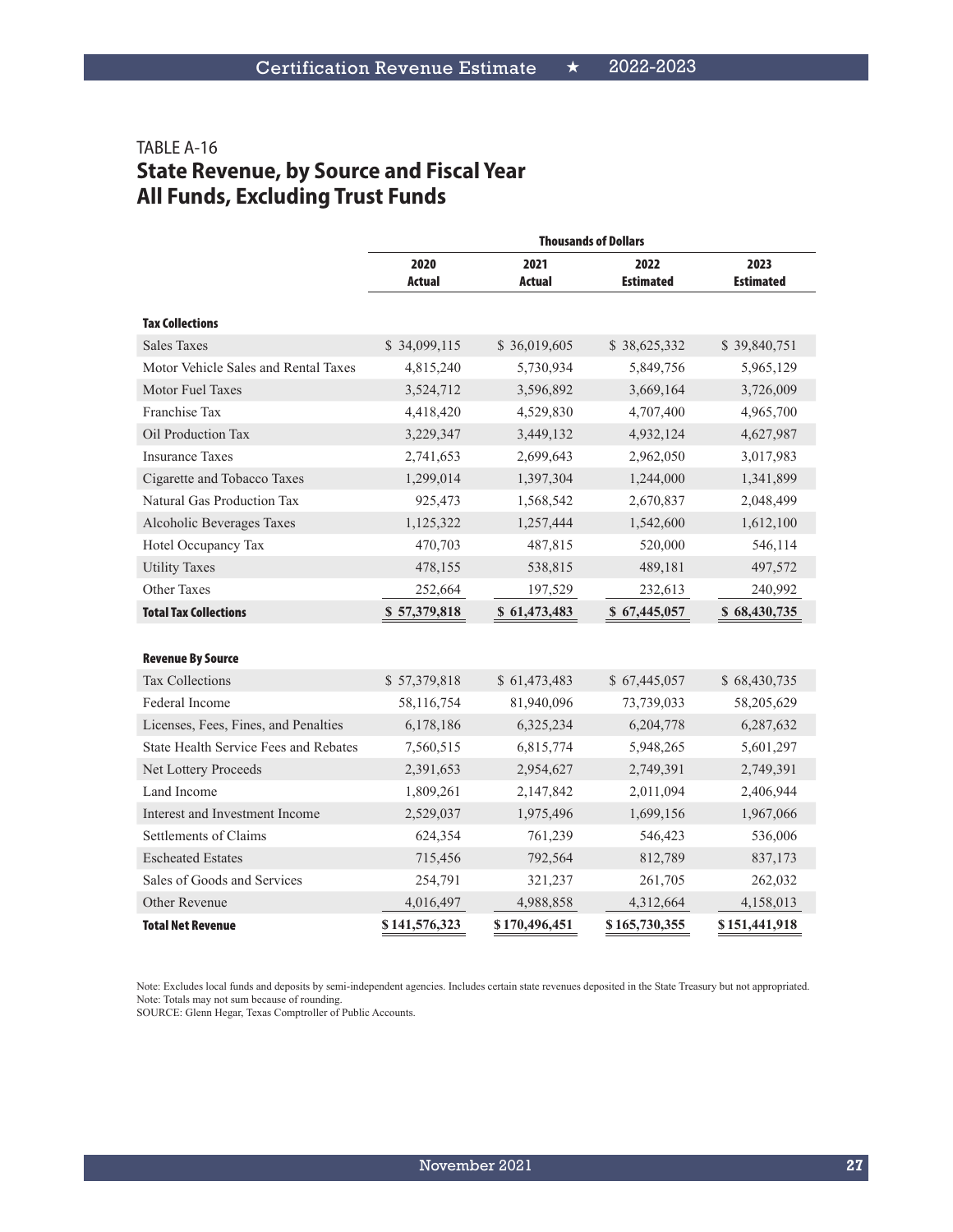# TABLE A-17 **Percent Change in State Revenue, by Source and Fiscal Year All Funds, Excluding Trust Funds**

|                                       | 2020<br><b>Actual</b> | 2021<br>Actual | 2022<br><b>Estimated</b> | 2023<br><b>Estimated</b> |
|---------------------------------------|-----------------------|----------------|--------------------------|--------------------------|
| <b>Tax Collections</b>                |                       |                |                          |                          |
| <b>Sales Taxes</b>                    | $0.2\%$               | $5.6\%$        | $7.2\%$                  | $3.1\%$                  |
| Motor Vehicle Sales and Rental Taxes  | (3.9)                 | 19.0           | 2.1                      | 2.0                      |
| Motor Fuel Taxes                      | (5.8)                 | 2.0            | 2.0                      | 1.5                      |
| Franchise Tax                         | 4.8                   | 2.5            | 3.9                      | 5.5                      |
| Oil Production Tax                    | (16.9)                | 6.8            | 43.0                     | (6.2)                    |
| <b>Insurance Taxes</b>                | 5.5                   | (1.5)          | 9.7                      | 1.9                      |
| Cigarette and Tobacco Taxes           | (7.9)                 | 7.6            | (11.0)                   | 7.9                      |
| Natural Gas Production Tax            | (45.1)                | 69.5           | 70.3                     | (23.3)                   |
| Alcoholic Beverages Taxes             | (17.8)                | 11.7           | 22.7                     | 4.5                      |
| Hotel Occupancy Tax                   | (26.0)                | 3.6            | 6.6                      | 5.0                      |
| <b>Utility Taxes</b>                  | 1.4                   | 12.7           | (9.2)                    | 1.7                      |
| <b>Other Taxes</b>                    | (22.6)                | (21.8)         | 17.8                     | 3.6                      |
| <b>Total Tax Collections</b>          | $(3.4) \%$            | $7.1\%$        | $9.7\%$                  | $1.5\%$                  |
|                                       |                       |                |                          |                          |
| <b>Revenue By Source</b>              |                       |                |                          |                          |
| <b>Tax Collections</b>                | $(3.4)\%$             | $7.1\%$        | $9.7\%$                  | $1.5\%$                  |
| Federal Income                        | 38.7                  | 41.0           | (10.0)                   | (21.1)                   |
| Licenses, Fees, Fines, and Penalties  | (4.6)                 | 2.4            | (1.9)                    | 1.3                      |
| State Health Service Fees and Rebates | 5.7                   | (9.9)          | (12.7)                   | (5.8)                    |
| Net Lottery Proceeds                  | (4.7)                 | 23.5           | (6.9)                    | 0.0                      |
| Land Income                           | (19.6)                | 18.7           | (6.4)                    | 19.7                     |
| Interest and Investment Income        | 1.0                   | (21.9)         | (14.0)                   | 15.8                     |
| Settlements of Claims                 | (3.4)                 | 21.9           | (28.2)                   | (1.9)                    |
| <b>Escheated Estates</b>              | 3.2                   | 10.8           | 2.6                      | 3.0                      |
| Sales of Goods and Services           | (8.6)                 | 26.1           | (18.5)                   | 0.1                      |
| Other Revenue                         | (3.0)                 | 24.2           | (13.6)                   | (3.6)                    |
| <b>Total Net Revenue</b>              | 10.7%                 | 20.4 %         | $(2.8) \%$               | $(8.6) \%$               |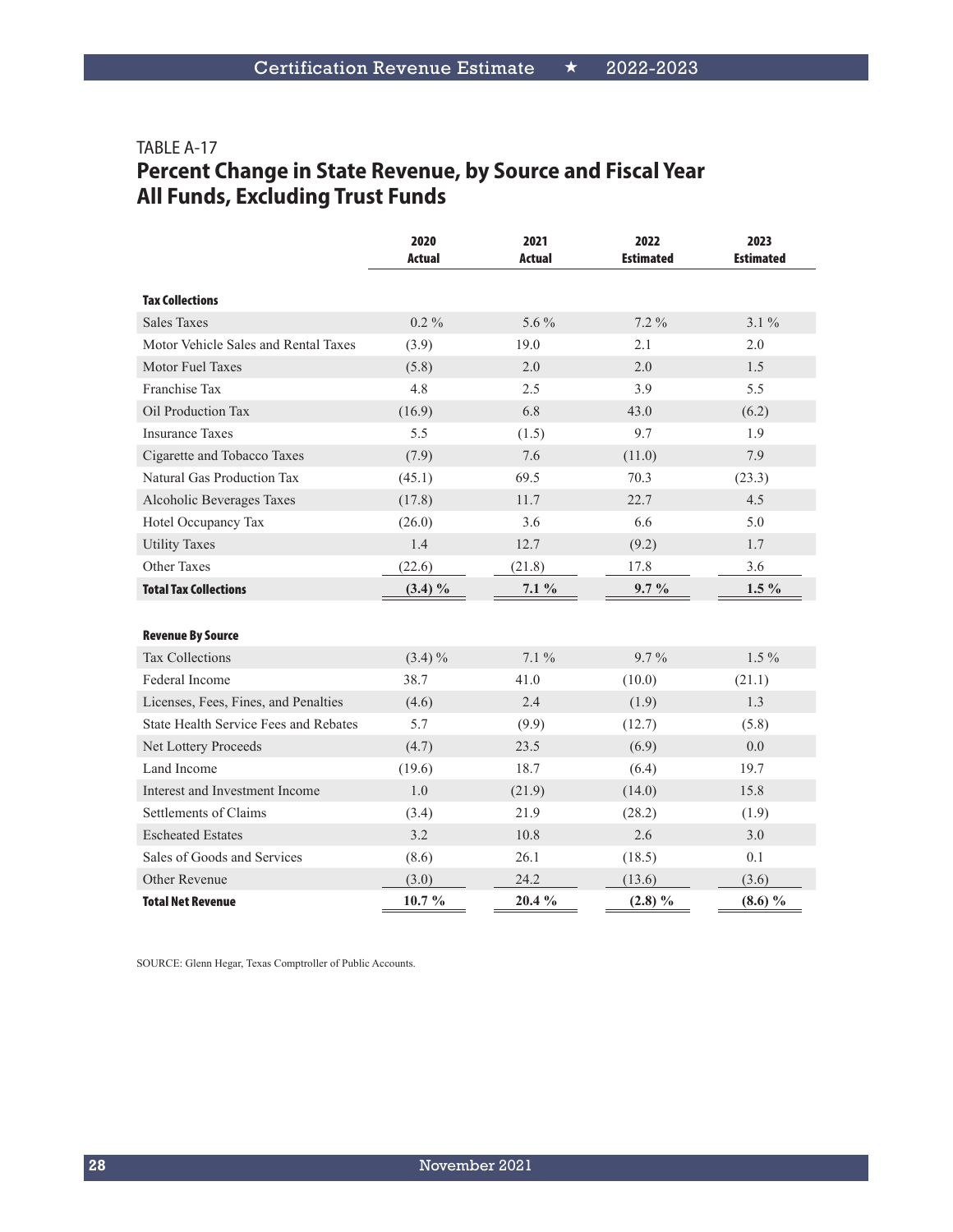# TABLE A-18 **State Revenue, by Source and Biennium All Funds, Excluding Trust Funds**

|                                              | <b>Thousands of Dollars</b> |                   |                             |  |  |
|----------------------------------------------|-----------------------------|-------------------|-----------------------------|--|--|
|                                              | 2018-19<br>Actual           | 2020-21<br>Actual | 2022-23<br><b>Estimated</b> |  |  |
| <b>Tax Collections</b>                       |                             |                   |                             |  |  |
| <b>Sales Taxes</b>                           | \$65,961,151                | \$70,118,721      | \$78,466,083                |  |  |
| Motor Vehicle Sales and Rental Taxes         | 9,984,033                   | 10,546,174        | 11,814,885                  |  |  |
| Motor Fuel Taxes                             | 7,418,001                   | 7,121,604         | 7,395,173                   |  |  |
| Franchise Tax                                | 7,903,809                   | 8,948,250         | 9,673,100                   |  |  |
| Oil Production Tax                           | 7,278,341                   | 6,678,479         | 9,560,111                   |  |  |
| <b>Insurance Taxes</b>                       | 5,107,459                   | 5,441,297         | 5,980,033                   |  |  |
| Cigarette and Tobacco Taxes                  | 2,730,930                   | 2,696,318         | 2,585,899                   |  |  |
| Natural Gas Production Tax                   | 3,116,787                   | 2,494,015         | 4,719,336                   |  |  |
| Alcoholic Beverages Taxes                    | 2,661,391                   | 2,382,766         | 3,154,700                   |  |  |
| Hotel Occupancy Tax                          | 1,237,354                   | 958,518           | 1,066,114                   |  |  |
| <b>Utility Taxes</b>                         | 923,753                     | 1,016,969         | 986,753                     |  |  |
| Other Taxes                                  | 642,488                     | 450,193           | 473,605                     |  |  |
| <b>Total Tax Collections</b>                 | \$114,965,497               | \$118,853,302     | \$135,875,792               |  |  |
|                                              |                             |                   |                             |  |  |
| <b>Revenue By Source</b>                     |                             |                   |                             |  |  |
| <b>Tax Collections</b>                       | \$114,965,497               | \$118,853,302     | \$135,875,792               |  |  |
| Federal Income                               | 81,523,043                  | 140,056,849       | 131,944,662                 |  |  |
| Licenses, Fees, Fines, and Penalties         | 12,889,304                  | 12,503,421        | 12,492,410                  |  |  |
| <b>State Health Service Fees and Rebates</b> | 14,816,981                  | 14,376,289        | 11,549,562                  |  |  |
| Net Lottery Proceeds                         | 4,738,922                   | 5,346,281         | 5,498,782                   |  |  |
| Land Income                                  | 4,312,293                   | 3,957,103         | 4,418,038                   |  |  |
| Interest and Investment Income               | 4,353,442                   | 4,504,533         | 3,666,222                   |  |  |
| Settlements of Claims                        | 1,190,673                   | 1,385,593         | 1,082,429                   |  |  |
| <b>Escheated Estates</b>                     | 1,329,612                   | 1,508,021         | 1,649,962                   |  |  |
| Sales of Goods and Services                  | 564,011                     | 576,028           | 523,737                     |  |  |
| Other Revenue                                | 7,423,243                   | 9,005,354         | 8,470,677                   |  |  |
| <b>Total Net Revenue</b>                     | \$248,107,022               | \$312,072,774     | \$317,172,273               |  |  |

Note: Excludes local funds and deposits by semi-independent agencies. Includes certain state revenues deposited in the State Treasury but not appropriated.

Note: Totals may not sum because of rounding.